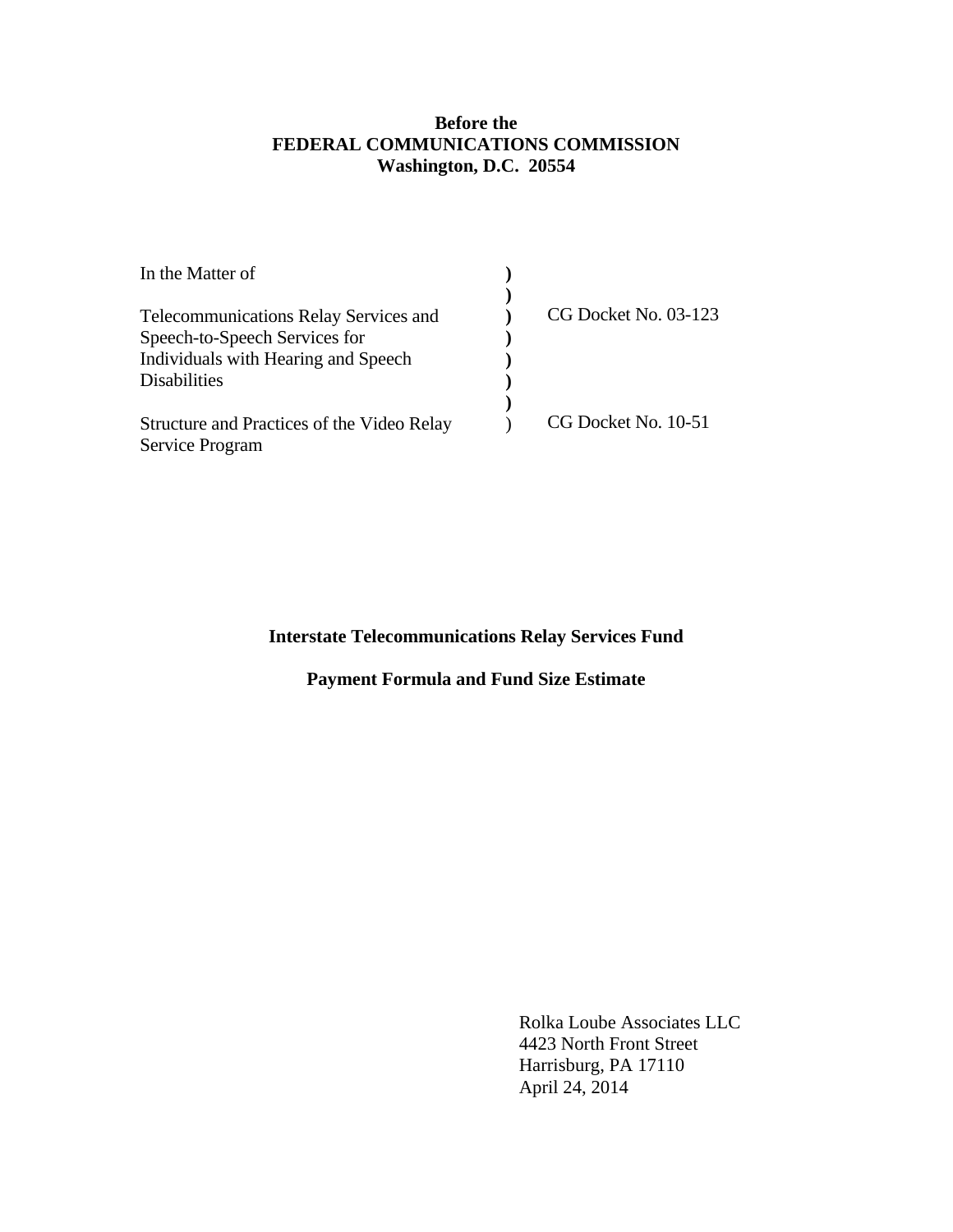# **TABLE OF CONTENTS**

| I. Introduction                                                                                                                                                                                                                                                                                                                                                                                                                       | 3  |
|---------------------------------------------------------------------------------------------------------------------------------------------------------------------------------------------------------------------------------------------------------------------------------------------------------------------------------------------------------------------------------------------------------------------------------------|----|
| <b>II.</b> Interstate TRS Fund Overview                                                                                                                                                                                                                                                                                                                                                                                               | 7  |
| <b>III. TRS Formula Development</b>                                                                                                                                                                                                                                                                                                                                                                                                   | 12 |
| A. MARS                                                                                                                                                                                                                                                                                                                                                                                                                               | 12 |
| <b>B.</b> IP Relay                                                                                                                                                                                                                                                                                                                                                                                                                    | 17 |
| C. Video Relay Service                                                                                                                                                                                                                                                                                                                                                                                                                | 20 |
| <b>IV.</b> Demand Projection Methodology                                                                                                                                                                                                                                                                                                                                                                                              | 26 |
| <b>V. Additional Funding Requirements</b><br><b>iTRS</b> Database<br>$\bullet$<br><b>NDBEDP</b><br>$\bullet$<br><b>Fund Administrator</b><br>$\bullet$<br><b>DCA</b><br>$\bullet$<br><b>Advisory Council</b><br>$\bullet$<br><b>Investment Expense</b><br>$\bullet$<br><b>Service Provider Audits</b><br>$\bullet$<br><b>IPERA</b><br>$\bullet$<br><b>Bankruptcy Representation</b><br>$\bullet$<br><b>Audit Expense</b><br>$\bullet$ | 30 |
| <b>VI. Contribution Factor Calculation</b>                                                                                                                                                                                                                                                                                                                                                                                            | 33 |
| <b>VII.</b> Program Administration                                                                                                                                                                                                                                                                                                                                                                                                    | 35 |
| A. Interstate TRS Fund Advisory Council Report                                                                                                                                                                                                                                                                                                                                                                                        | 35 |
| <b>B.</b> Audit Report                                                                                                                                                                                                                                                                                                                                                                                                                | 37 |
| VII. List of Appendices and Exhibits                                                                                                                                                                                                                                                                                                                                                                                                  | 38 |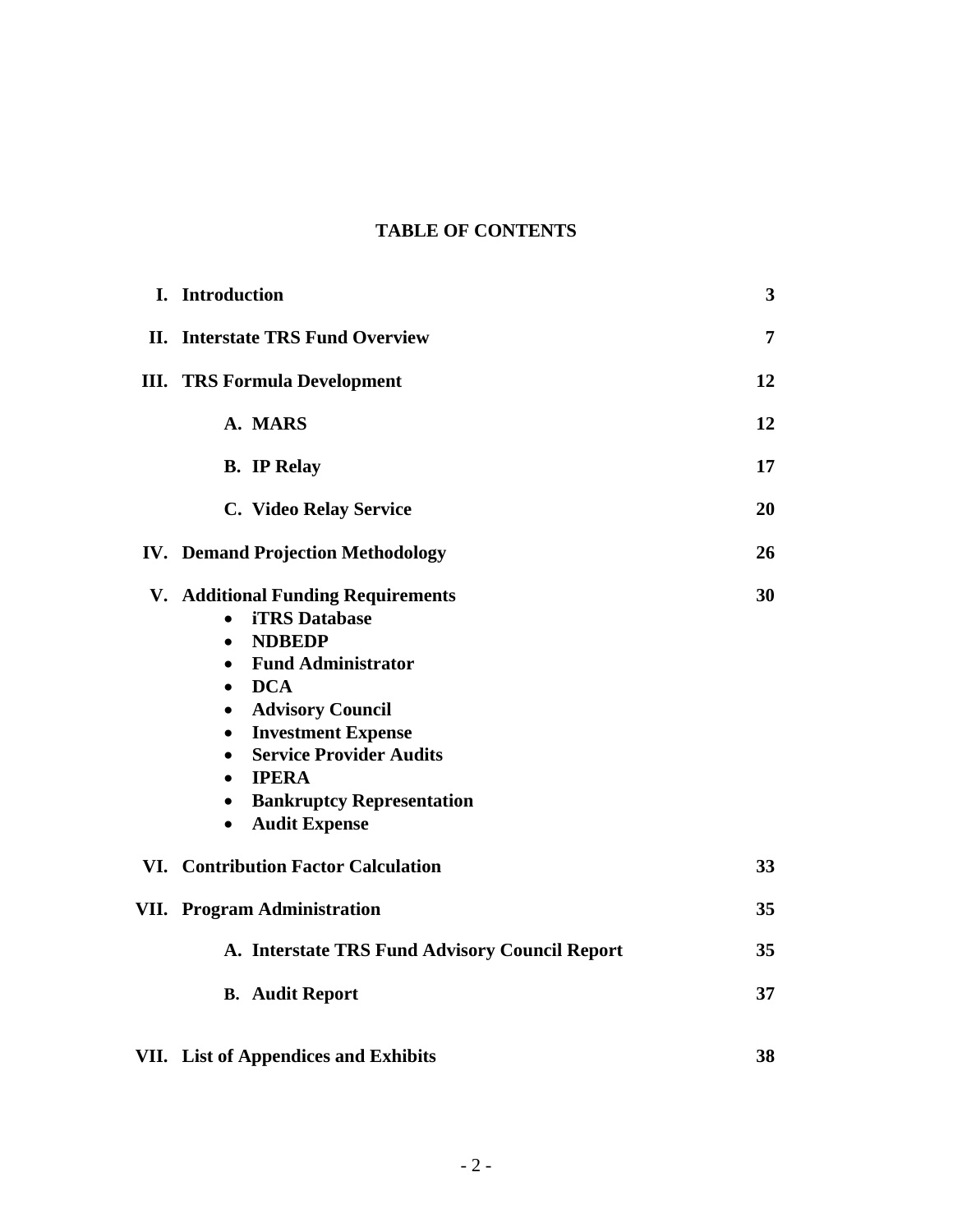## **Before the FEDERAL COMMUNICATIONS COMMISSION Washington, D.C. 20554**

| In the Matter of                             |                        |  |
|----------------------------------------------|------------------------|--|
|                                              |                        |  |
| <b>Telecommunications Relay Services and</b> | $CG$ Docket No. 03-123 |  |
| Speech-to-Speech Services for                |                        |  |
| Individuals with Hearing and Speech          |                        |  |
| Disabilities                                 |                        |  |
| Structure and Practices of the Video Relay   | CG Docket No. 10-51    |  |
| Service Program                              |                        |  |
|                                              |                        |  |
|                                              |                        |  |

## **Payment Formula and Fund Size Estimate Interstate Telecommunications Relay Services (TRS) Fund For July 2015 through June 2016**

## **I. Introduction**

Rolka Loube Associates LLC (RL), as Interstate Telecommunications Relay Services (TRS) Fund Administrator (the Administrator), herein submits proposed compensation rates, demand projections, projected fund size and proposed carrier contribution factor for the period July 2015 through June 2016, in accordance with section 64.604 of the Federal Communications Commission's (FCC or Commission) rules. $^1$ 

<sup>&</sup>lt;sup>1</sup> 47 C.F.R. §64.604 (c)(5)(iii)(H).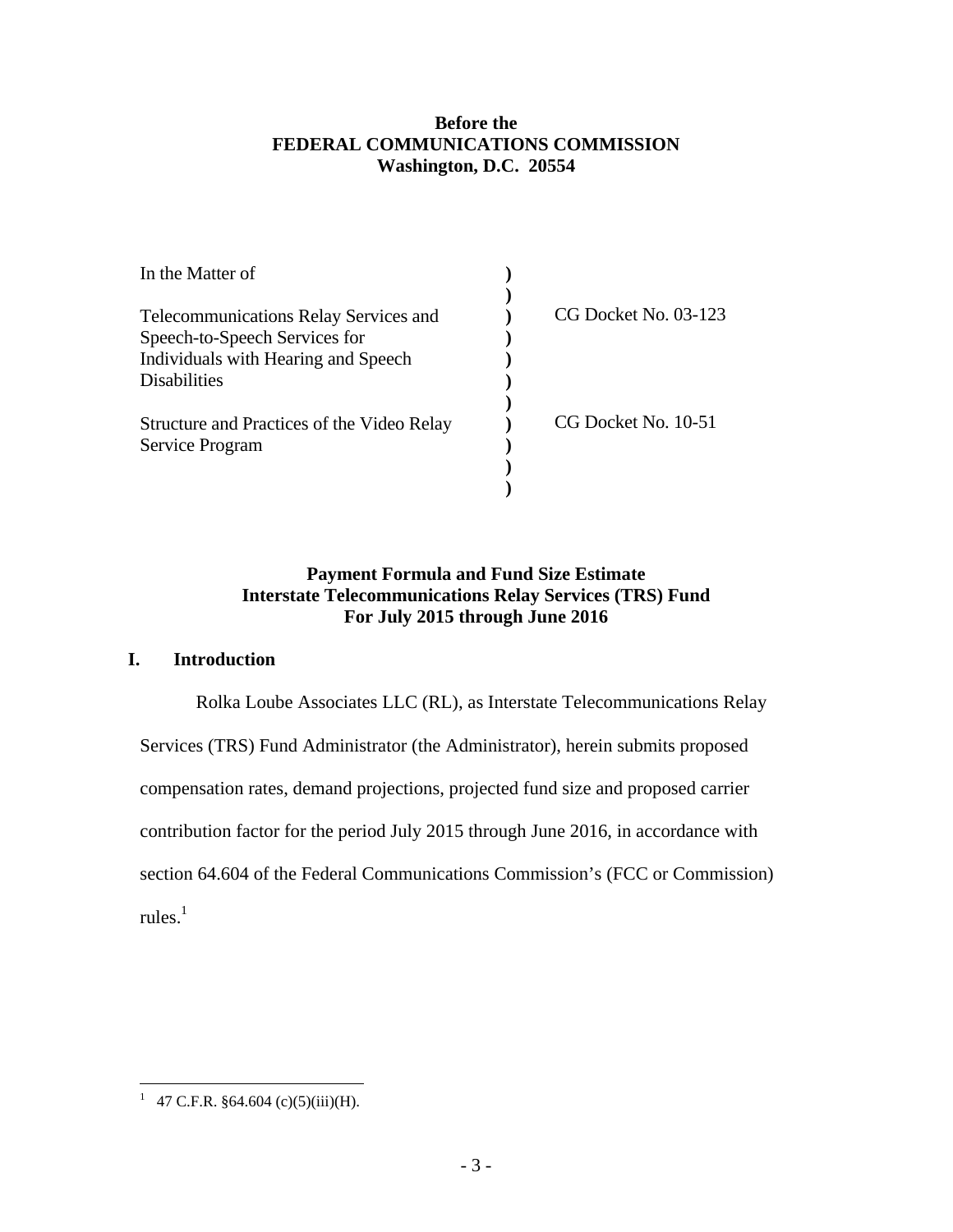In accordance with the Commission 2007 *Cost Recovery Order*,<sup>2</sup> the

Administrator has used the Multi-state Average Rate Structure (MARS) methodology, based on the weighted average of competitively bid state rates, to propose compensation rates for interstate traditional TRS, interstate Speech-to-Speech (STS), interstate Captioned Telephone Service (CTS), and inter- and intrastate Internet Protocol (IP) Captioned Telephone Service (CTS).

For IP Relay Service the Administrator is recommending rates based on the price cap structure adopted by the Commission in the *Cost Recovery Order*. 3 As of November 15, 2014 only a single IP Relay service provider continues to offer the service following the cessation of service by Purple on that date. By Order<sup>4</sup> dated December 12, 2014 the Consumer and Governmental Affairs Bureau (CGB) granted Sprint Corporation (Sprint), the only remaining IP Relay service provider, a limited and temporary waiver of the speed of answer requirements for IP Relay service retroactive to November 14, 2014 and ending on April 15, 2015. Further, the Order confirmed that before Sprint may provide IP Relay service to consumers who had been using the IP Relay service offered by Purple Communications, Inc. (Purple), Sprint shall register and verify the eligibility of each consumer. By Order<sup>5</sup> dated December 29, 2014, CGB, based on emergency circumstances, waived the rule regarding establishment of rates on an annual price cap basis and adopted a mid-year adjustment of the per-minute rate of compensation for the

<u>.</u>

 $2$  Telecommunications Relay Services and Speech-to-Speech Services for Individuals with Hearing and Speech Disabilities, CG Docket No. 03-123, Report and Order and Declaratory Ruling, 22 FCC Rcd 20140 (2007) (Cost Recovery Order)

<sup>&</sup>lt;sup>3</sup> Telecommunications Relay Services and Speech-to-Speech for Individuals with Hearing and Speech Disabilities, CG Docket No. 03-123, Order, 25 FCC Rcd 8689 (2010) (2010 Rate Order)

<sup>4</sup> DA 14-1826, Rel. 12-12-2014.

<sup>5</sup> DA 14-1889, Rel. 12-29-2014.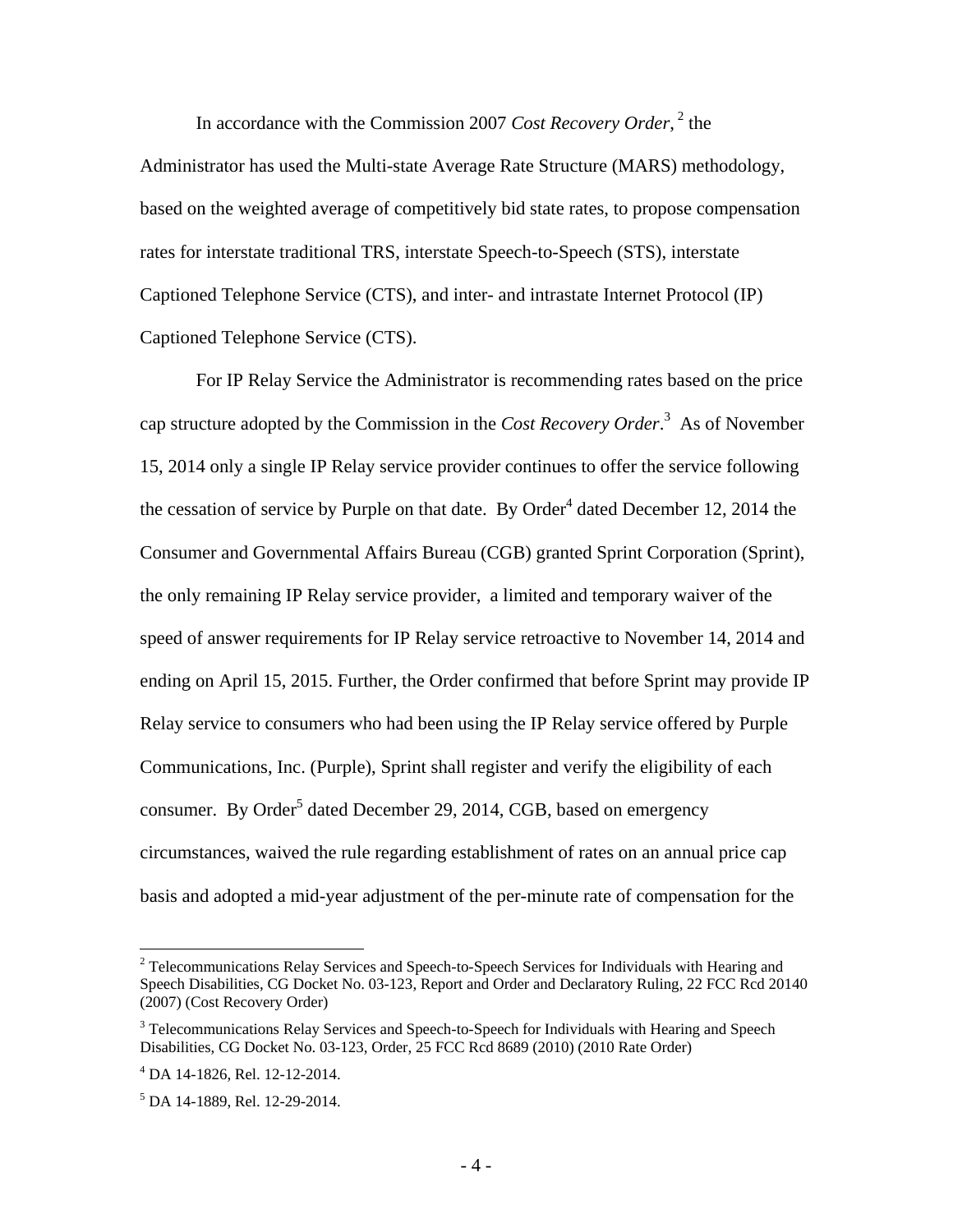provision of Internet Protocol Relay (IP Relay) service. The adjusted rate was retroactive to November 14, 2014 and specified to remain in effect until June 30, 2015, except that a higher rate applicable to monthly minutes in excess of 300,000 terminates May 15, 2015. CGB acknowledged Sprint's concern that the IP Relay compensation rate might not provide sufficient revenue for Sprint to continue to provide the service, especially since Sprint will be the sole remaining provider and must take steps to prepare for and handle an unknown volume of minutes resulting from Purple's exit. As noted by CGB, Sprint's current costs, which are partly dependent on future events such as how many users migrate to Sprint and the cost of enrolling and serving those users remain unknown. Sprint estimated that it will take six months for it to complete its capital investments, purchases, hiring and training in order to meet the needs of what might be a substantially larger customer base, which the CGB found to be reasonable. That time is not yet at an end, therefore we recommend that the interim emergency rates, without the above 300,000 minutes rate tier, remain in effect pending further reporting by Sprint and consideration by CGB of the emergency conditions effect on future rates. Sprint has provided the TRS Fund Administrator with a projected level of demand which is reflected in the final recommendation found in Table 2.

Per the "VRS Reform Order<sup>6</sup>" the Commission restructured the VRS Tiers and established rates<sup>7</sup> applicable to those new Tiers in six-month incremental periods through June 2017. The Administrator's contribution factor recommendation has been developed

<sup>6</sup> *Telecommunications Relay Services and Speech-to-Speech Services for Individuals with Hearing and Speech Disabilities* at CG Docket No. 03-123 and *Structure and Practices of the Video Relay Service Program* CG Docket No. 10-51, Rel. June 10, 2013, Para 208, (VRS Reform Order),

<sup>7</sup> *Telecommunications Relay Services and Speech-to-Speech Services for Individuals with Hearing and Speech Disabilities* at CG Docket No. 03-123 and *Structure and Practices of the Video Relay Service Program* CG Docket No. 10-51, Para 215, (VRS Reform Order),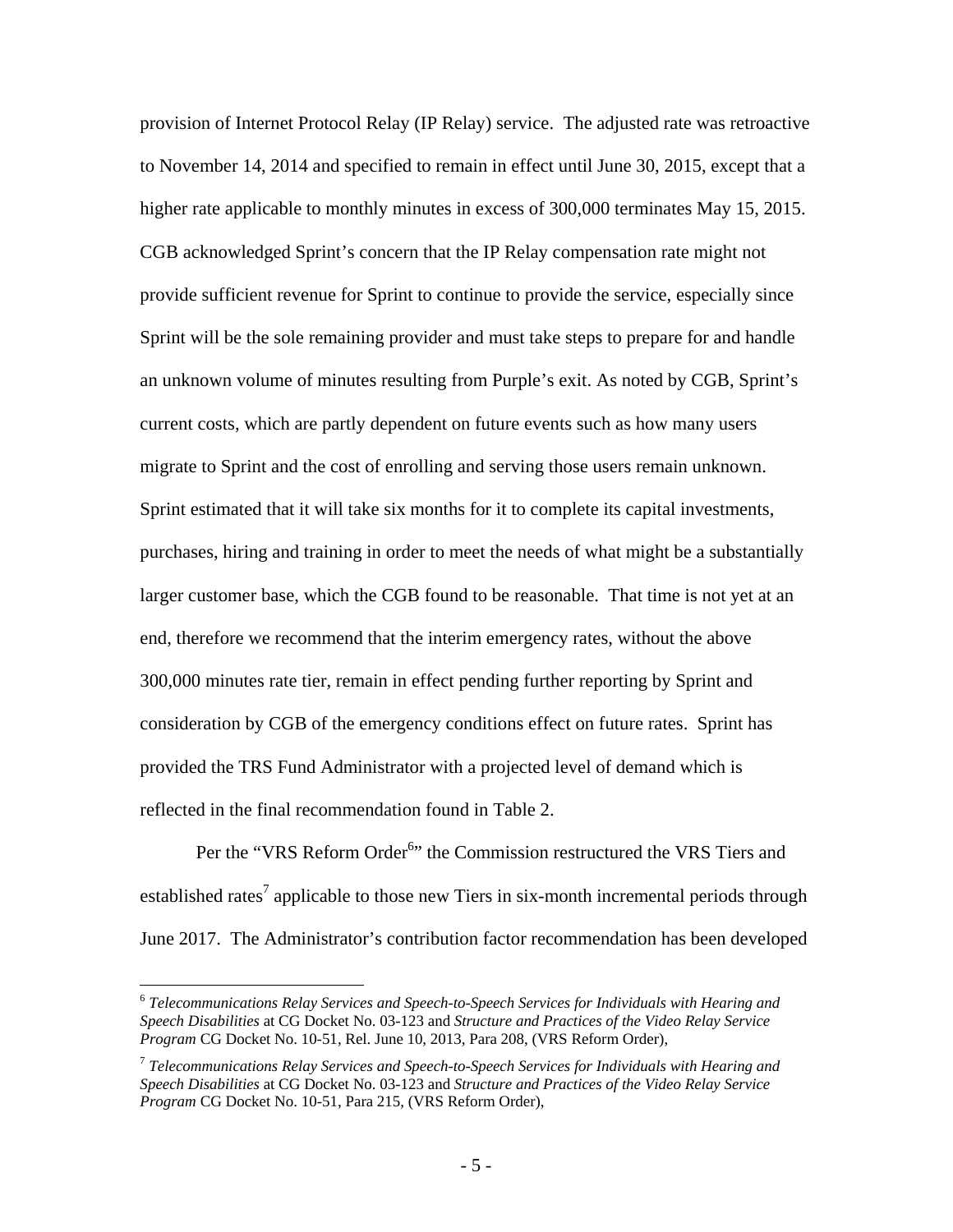to reflect the Tiers and rates of the *VRS Reform Order.* However, a "Joint Proposal of all six VRS providers for improving functional equivalence and stabilizing rates" (Joint Proposal) dated March 30, 2015 was filed with the Commission and brought to the attention of the TRS Fund Advisory Council during the Annual Meeting held April 7, 2015. In brief, the Joint Proposal offers to (1) require providers to meet a faster servicelevel requirement so that 80 percent of calls must be answered within 45 seconds, measured monthly and (2) keep compensation rates at the current levels in effect during the first half of 2015 (i.e. July 2015 – December 2015). The providers also propose a number of reforms designed to enhance the functional equivalence of VRS. Specifically, the providers propose that the Commission (3) conduct a trial during which providers may offer skills-based routing in order to collect data about the cost and feasibility of offering that service; and (4) encourage providers to offer deaf interpreters. The Joint Proposal specifies that none of its reform proposals are feasible without an immediate stabilization of the VRS rate. The Advisory Council discussed the proposal and after questioning the sponsors of the proposal voted seven in favor, one opposed and one abstention to recommend the Joint Proposal beginning July 2015. If the proposal were accepted by the Commission, the rates scheduled to change in the first and third tiers would be affected, as would the contribution factor to reflect a revised revenue requirement. The calculation of the impact is reflected in Joint Proposal Exhibit 2-1. The impact of stabilizing only the first tier is reflected in Joint Proposal Exhibit 2-2.

The Administrator projects a total fund cash requirement for Fiscal Year 2015- 2016 of \$1,048,050,673.<sup>8</sup> Calendar year 2014 interstate and international end user

1

<sup>&</sup>lt;sup>8</sup> To calculate the VRS portion of the proposed 2015-2016 total fund size, the Administrator used 2014-2015 VRS rates for May and June 2015 and the Commission prescribed rates for the periods July –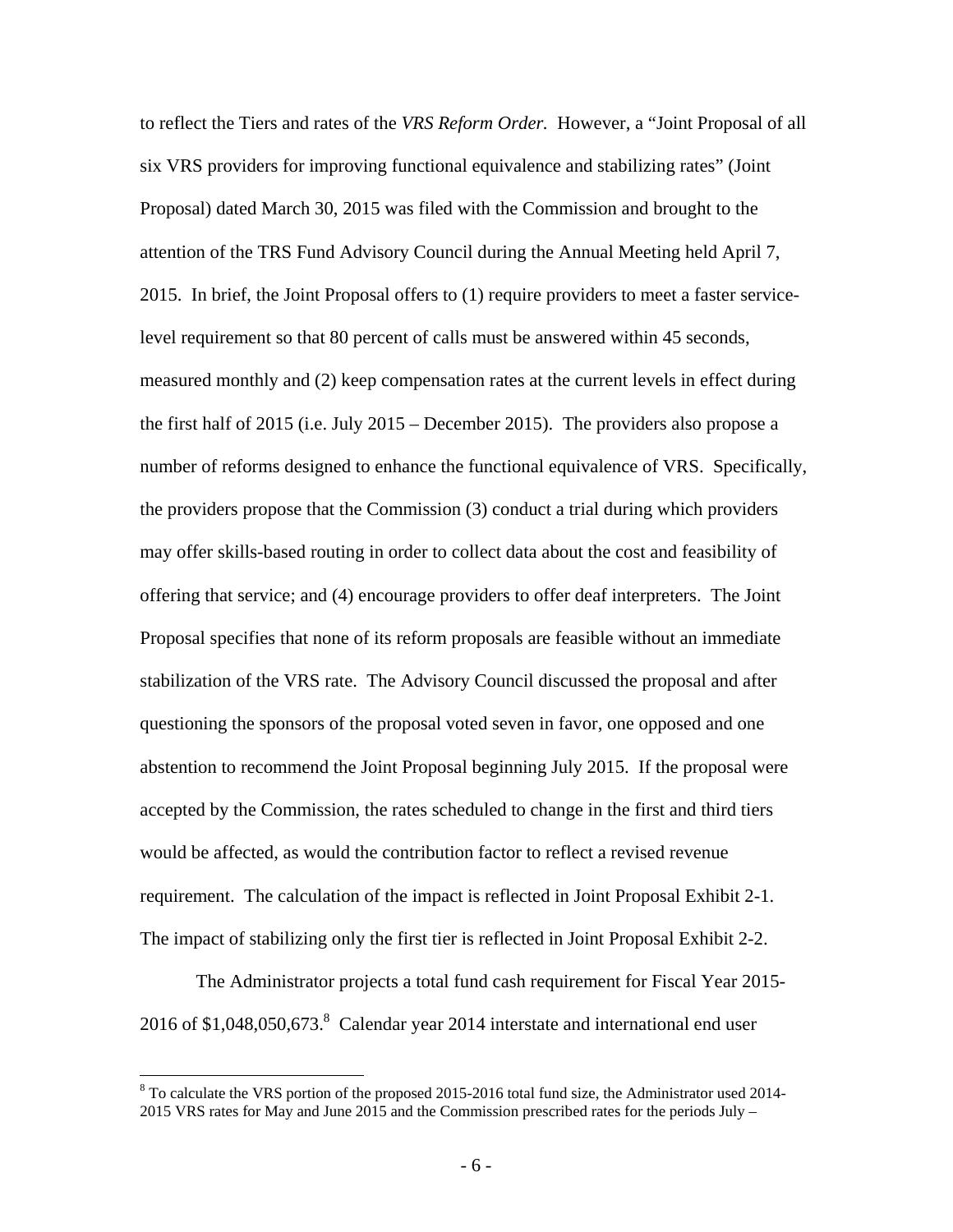revenues estimated by the Data Collection Agent ("DCA") were not available when this recommendation was prepared for submission. We recommend that the Commission use current 499A information from the DCA to calculate the Assessment rate when it becomes available. This recommendation has been calculated using the latest information available but which reflects a contribution base of 2013 revenues and not 2014 data. The updated 2013 reported revenues are \$65,234,609,106.58. The contribution factor for the 2015-2016 Fund year, derived from the ratio of estimated fund size to prior calendar year revenues, is proposed to be 0.01607

Upon approval by the Commission, the Fund Administrator will begin billing carriers for the 2015 – 2016 funding period in July 2015.

### **II. Interstate TRS Fund Overview**

The Interstate TRS Fund (TRS Fund) is designed to compensate eligible relay service providers<sup>9</sup> for the reasonable costs of furnishing "[t]elephone transmission services that provide the ability for an individual who has a hearing or speech disability to engage in communications by wire or radio with a hearing individual in a manner that is functionally equivalent to the ability of an individual who does not have a hearing or speech disability to communicate using voice communications services by wire or radio."<sup>10</sup>

December 2015 and January – April 2016 in conjunction with demand projections. Although it is not specifically addressed in the Joint Proposal, it is RL's interpretation of the discussion with the Advisory Council that the stabilization would remain in effect for the entire upcoming program year and the alternative Table 2 reflects this understanding.

 $9$  Eligible providers are defined as (1) TRS facilities operated under contract with and/or by certified state TRS programs pursuant to section 64.605; or (2) TRS facilities owned by or operated under contract with a common carrier providing interstate services pursuant to section 64.604; or (3) interstate common carriers offering TRS pursuant to section 64.604; or (4) Video Relay Service (VRS) and Internet Protocol (IP) Relay providers certified by the Commission pursuant to § 64.606.

<sup>&</sup>lt;sup>10</sup> 47 C.F.R. 64.601(21) Definition of Telecommunications Relay Services.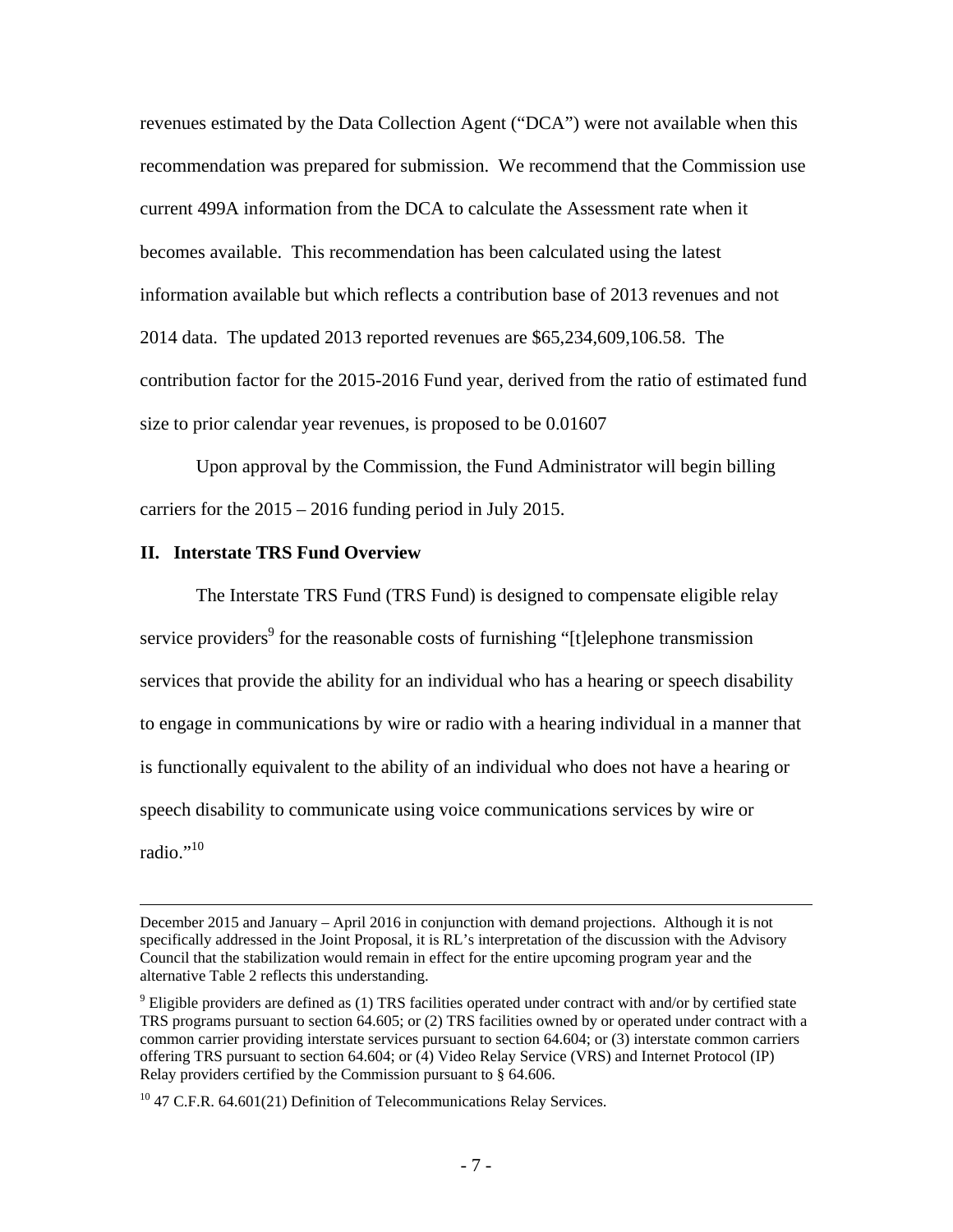Services that are currently compensated from the TRS Fund include interstate traditional TRS, interstate captioned telephone service (CTS), interstate speech-to-speech (STS), and both intrastate and interstate video relay service (VRS), Internet Protocol (IP) Relay service, and Internet Protocol Captioned Telephone Service (IP CTS). The Administrator reimburses providers at compensation rates computed by the Administrator in accordance with Commission rules, and approved or modified by the Commission. In 2007 the Commission's *Cost Recovery Order* adopted methodologies for establishing the reimbursement rates for the various relay services.<sup>11</sup> In June 2008 the Commission also authorized providers' reimbursement for costs associated with implementation of 10-digit numbering and E-911 compliance for relay services.<sup>12</sup> In the 2010 Rate Order the Commission approved the Administrator's proposal to include the costs associated with ongoing maintenance of 10-digit numbering and E-911 compliance for relay services as a per-minute additive to the relay service reimbursement rate base year calculation. The Bureau's Order of June 28, 2010 adopted this methodology for the current and future fund years.<sup>13</sup>

 $11$  The methodologies included price caps for IP Relay and a tiered rate structure for VRS. The Commission set IP Relay and VRS rates for a period of 3 years and confirmed that the initial year for the applicability of the rates was the 2007-2008 fund year. The initial three year period for the IP and VRS methodologies sunset as of June 30, 2010. *See Cost Recovery Order* ¶¶ 97, 107-108. In the *2010 Rate Order* the Commission initiated a new 3-year cycle for IP Relay rates and adopted interim, one-year rates for VRS, for effect while the Commission considered broad reform. In the *2013 Rate Order* the Commission initiated another 3-year cycle for IP Relay rates. In the 2013 VRS Reform Order the Commission established new VRS tiers and set rates in six month increments through June 2017. In December 2014 the Commission revised the reimbursement rate applicable to IP Relay service retroactive to November 14, 2014 through June 30, 2015 on an emergency interim basis. *See Order* DA 14-1889 Rel. Dec. 29, 2014.

<sup>&</sup>lt;sup>12</sup> Telecommunications Relay Services and Speech-to-Speech Services for Individuals with Hearing and Speech Disabilities, CG Docket No. 03-123; E911 Requirements for IP-Enabled Service Providers, WC Docket No. 05-196, Report and Order and Further Notice of Proposed Rulemaking, 23 FCC Rcd 11591 (2008) (TRS Numbering Order) at ¶¶ 96-101

 $13$  2010 Rate Order at  $\P$  25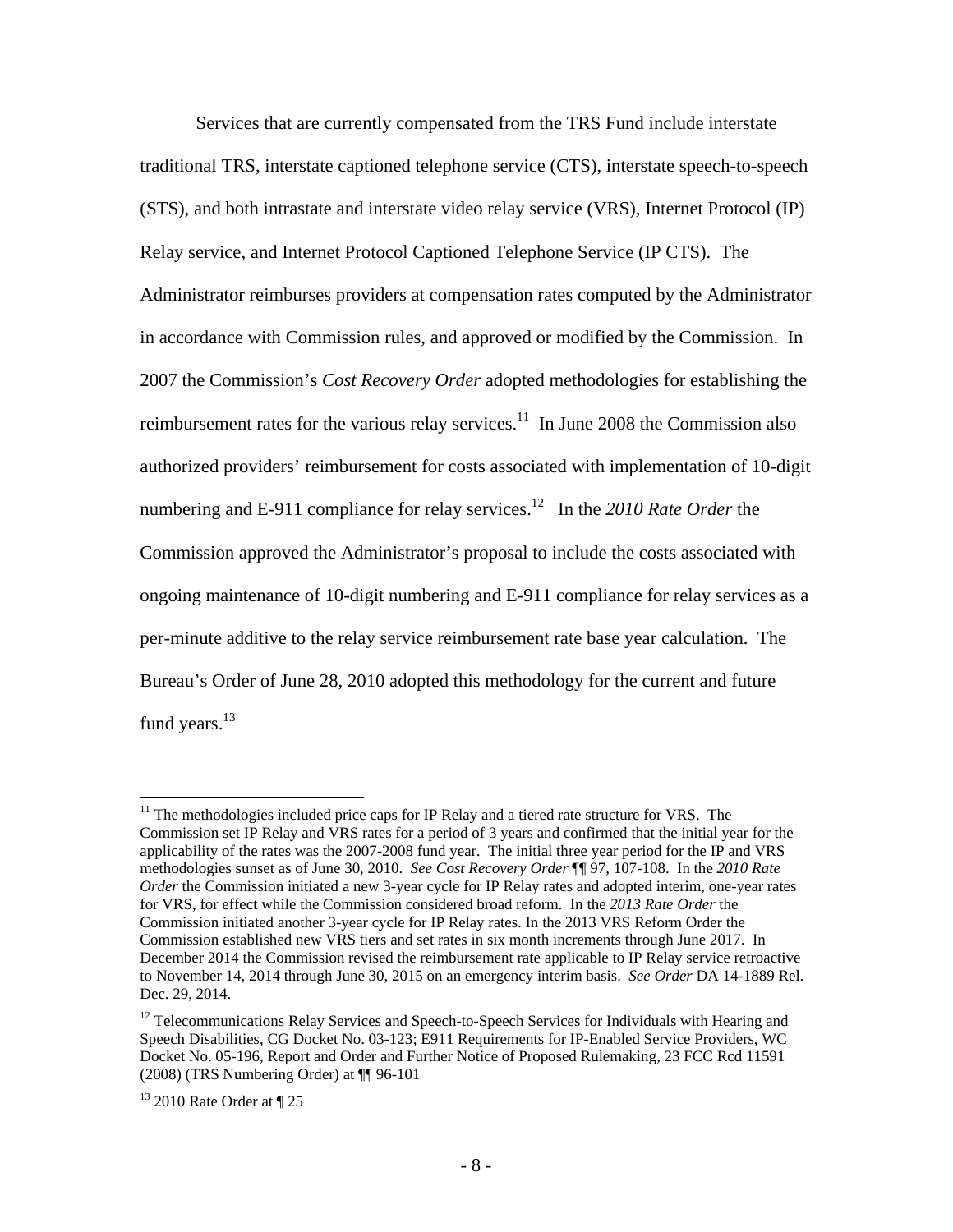The Commission's shared funding mechanism for the TRS Fund ensures that the costs of meeting relay service obligations are borne equitably. Interstate telecommunications common carriers contribute to the TRS Fund on the basis of their relative share of interstate and international end user revenues.<sup>14</sup> The TRS funding period commences on July 1 and ends June 30 of the following calendar year. For the July 2015 to June 2016 fund year, the Administrator will use the carriers' 2014 interstate and international end user revenues<sup>15</sup> as the basis for calculating carriers' contribution obligations. The updated report from the Data Collection Agent ("DCA") of Carriers' reported 2013 revenues is \$65.235 billion; approximately \$158 million above the level reported at the beginning of the 2014-2015 Fund year but approximately \$2 billion below the previous year basis.

<sup>&</sup>lt;sup>14</sup> *See* 47 C.F.R. §64.604(c)(5)(iii)(A)-(C). Every carrier providing interstate telecommunications services (including interconnected VoIP service providers pursuant to §64.601(b)) and every provider of noninterconnected VoIP service shall contribute to the TRS Fund on the basis of interstate end-user revenues as described herein. Contributions shall be made by all carriers who provide interstate services, including, but not limited to, cellular telephone and paging, mobile radio, operator services, personal communications service (PCS), access (including subscriber line charges), alternative access and special access, packetswitched, WATS, 800, 900, message telephone service (MTS), private line, telex, telegraph, video, satellite, intraLATA, international and resale services.

<sup>&</sup>lt;sup>15</sup> Revenues are reported on the Telecommunications Reporting Worksheet, FCC Form 499-A, on April 1, 2015, and provided to the Administrator by the Universal Service Administrative Company (USAC), the Revenue Data Collection Agent (DCA). At the time of preparation of this filing the information from the DCA is considered preliminary and updated data will be used for the calculation of carrier contributions.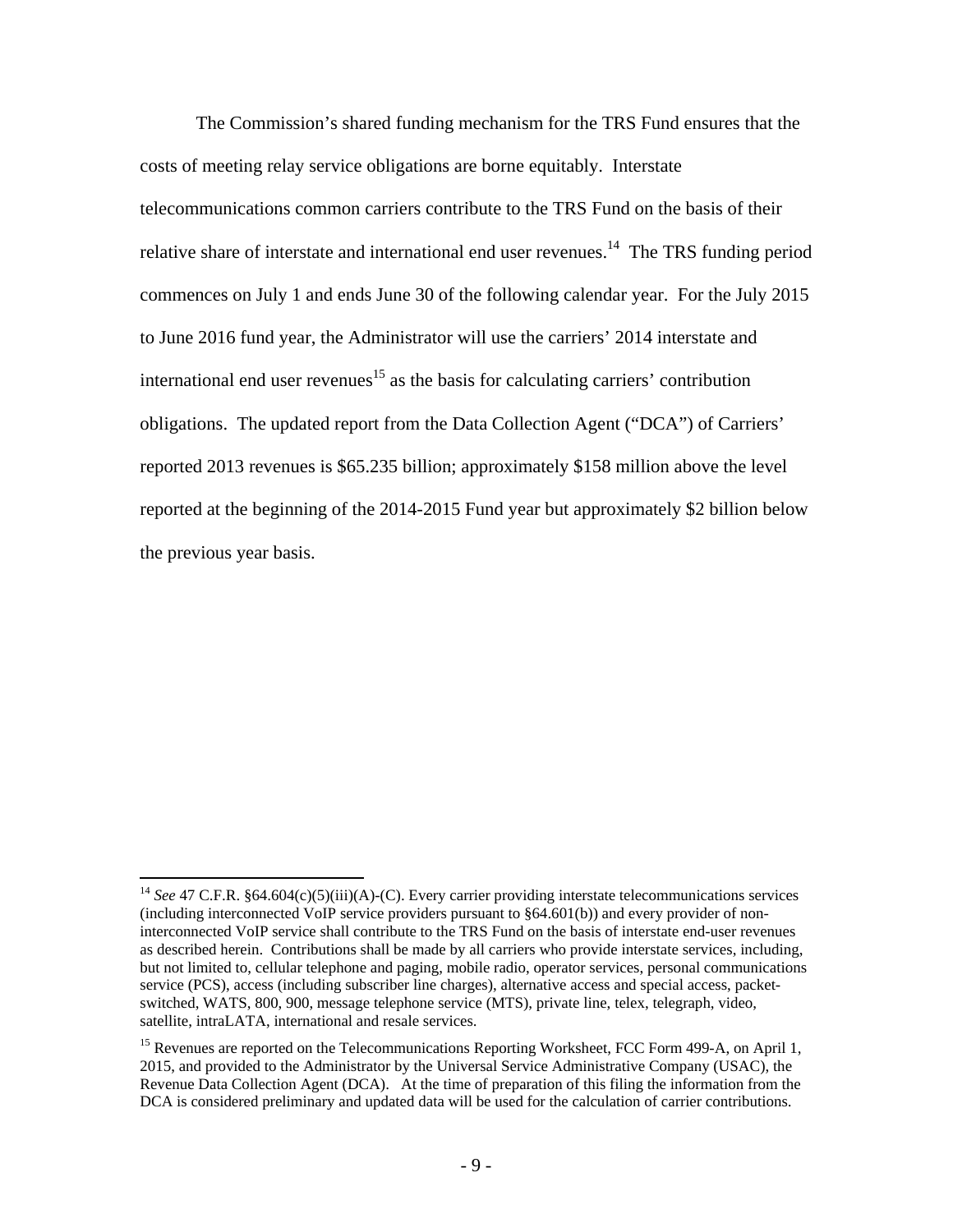| Year | <b>Base</b>      |
|------|------------------|
| 2004 | \$81,954,191,761 |
| 2005 | \$80,666,621,324 |
| 2006 | \$80,457,972,602 |
| 2007 | \$77,898,078,806 |
| 2008 | \$79,428,092,243 |
| 2009 | \$78,895,806,171 |
| 2010 | \$72,844,997,816 |
| 2011 | \$69,450,220,823 |
| 2012 | \$67,206,226,973 |
| 2013 | \$67,278,109,560 |
| 2014 | \$65,234,609,107 |
| 2015 | \$65,234,609,107 |

When the TRS Fund was originally created, carriers were required to submit an FCC Form 431 TRS Worksheet and their annual contribution to the Fund Administrator by April 26th annually. In July 1999, the FCC streamlined carrier-reporting requirements for the Universal Service, TRS, North American Numbering Plan Administration and Local Number Portability Funds by combining reporting requirements for the four funds into one form. In August 2000, USAC was designated the responsible data collection agency<sup>16</sup>. Carriers now report their prior calendar year revenues annually on the FCC Form 499-A, Telecommunications Reporting Worksheet, due on April 1, to the Data Collection Agent (DCA). The DCA provides the Interstate TRS Fund Administrator with the carrier revenue information used to calculate the contribution factor and maintains the carrier database for all funds. Revisions to FCC Form 499-A revenue data are provided by the DCA to the TRS Fund and other program managers so that corrections may be made to carrier billing. Revisions may be telecommunications service provider initiated or may be the result of an audit.

<sup>16</sup> *See* DA 00-1736, released August 1, 2000.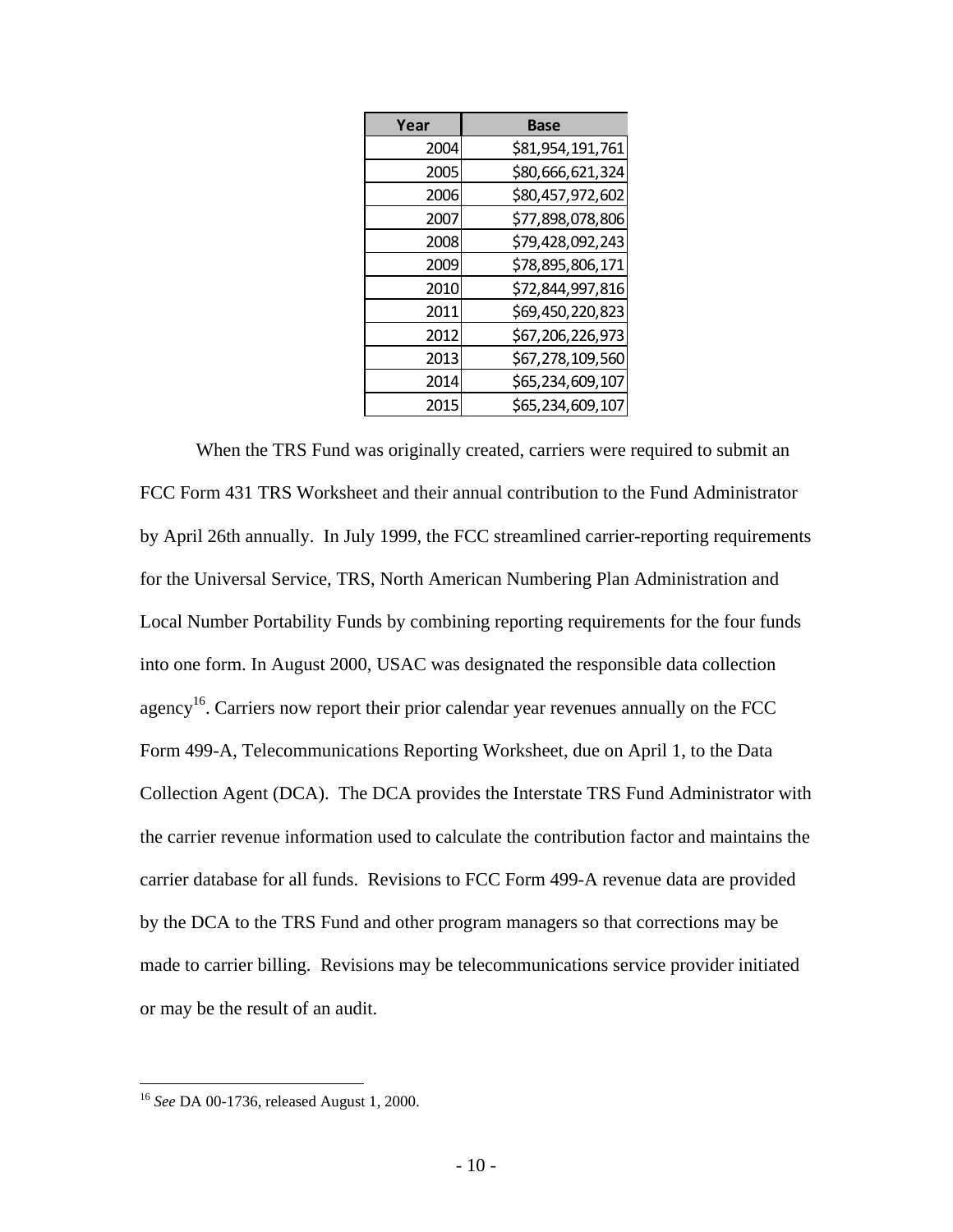All Form 499-A filers providing interstate and/or international

telecommunications services, with the exception<sup>17</sup> of shared tenant service providers, are required to contribute to the interstate TRS fund. The contribution base is formulated using the sum of 12 months interstate and international end user revenues less interstate and international revenues from resellers who do not contribute to Universal Service (Line 514 - Net TRS Contribution Base Revenues), as submitted with the FCC Form 499A, Telecommunications Reporting Worksheet.

Upon approval of the contribution factor by the Commission, the Administrator will promptly bill carriers for the  $2015 - 2016$  funding period which begins July 2015. Annual contributions will be due within 28 days after their July invoice date. Carriers, whose contributions are \$1,200 or more, will have the option to be invoiced in twelve equal monthly installments. Invoices will be due four weeks after the issue date of the monthly invoice. RLSA has assigned each monthly contributor to one of four monthly invoice cycles and issues approximately one quarter of the monthly invoices on the first four Fridays of each month.

Per minute compensation rates will also be effective for minutes of service beginning July  $1<sup>st</sup>$ , assuming approval of the proposed rates by the Commission. Timely submitted provider requests for reimbursement must be processed within two months<sup>18</sup> following the submission of the request for reimbursement, although the Administrator has recently been able to reduce the processing time required for those submissions as new systems were developed to perform validation testing prior to the release of

1

 $17$  RLSA is attempting to identify the authority for this exemption which is identified in the previous Administration's procedures without a citation.

<sup>18</sup> *See* 47 C.F.R. 64.604(C)(5)(iii)(L)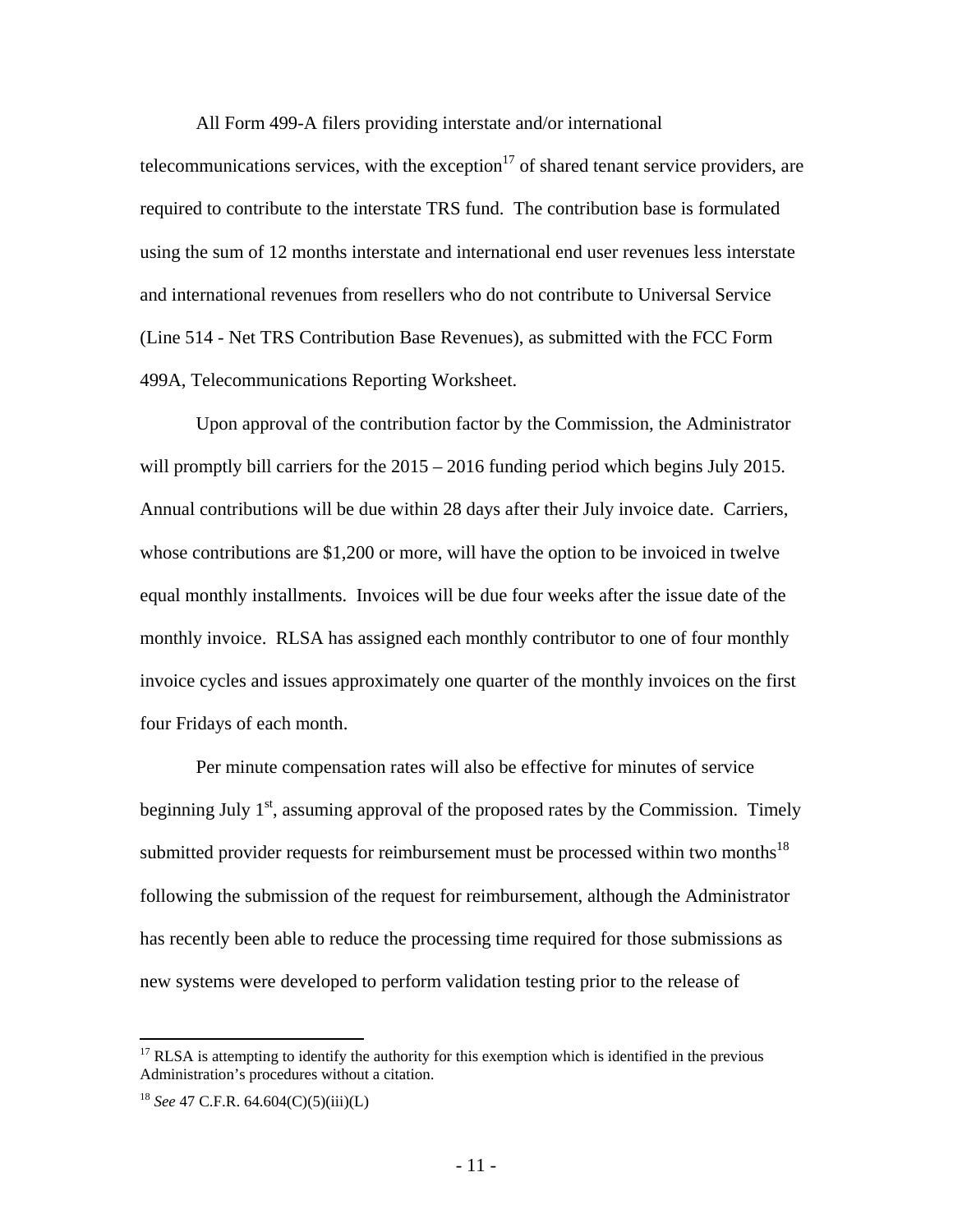payments to less than 30 days. For example, minutes handled by providers in July 2015 are expected to be reported between August 10 and 15, 2015, and providers will then receive compensation for those minutes at the new rates, on September 4, 2015.<sup>19</sup>

### **III. TRS Formula Development**

## **A. MARS**

The *Cost Recovery Order* adopted the Multi-state Average Rate Structure (MARS) plan as the basis for calculating the compensation rate for interstate traditional TRS, interstate Speech-to-Speech (STS), interstate Captioned Telephone Service (CTS) and interstate and intrastate Internet Protocol Captioned Telephone Service (IP CTS).<sup>20</sup> The Administrator will calculate annually one MARS rate for interstate TRS and STS based on the weighted average of state rates for TRS and STS and a separate MARS rate for interstate CTS and intrastate and interstate IP CTS based on the weighted average of state rates for  $CTS$ <sup>21</sup>. The Commission determined that because there was a lack of data for IP CTS, it would be reimbursed at the same rate as CTS.

The Commission identified the steps for the Administrator to use to determine MARS-based compensation rates.<sup>22</sup> The Administrator must first collect intrastate traditional TRS, STS, and CTS compensation rate data for the prior calendar year. Accordingly, the Administrator requested the following information from each state TRS administrator and each provider of interstate traditional TRS, STS and CTS for calendar

<sup>19</sup> *See* Exhibit 3 Anticipated Reporting and Disbursement Schedule. The reporting and disbursement schedule is subject to modification based on exogenous circumstances.

<sup>&</sup>lt;sup>20</sup> Cost Recovery Order at  $\P$  16.

<sup>21</sup> *Id*.

 $22$  Telecommunications Relay Services and Speech-to-Speech Services for Individuals with Hearing and Speech Disabilities, CG Docket No. 03-123; Structure and Practices of the Video Relay Service Program, CG Docket No. 10-51, FCC 11-104, Rel. June 30, 2011 at ¶¶ 9-18.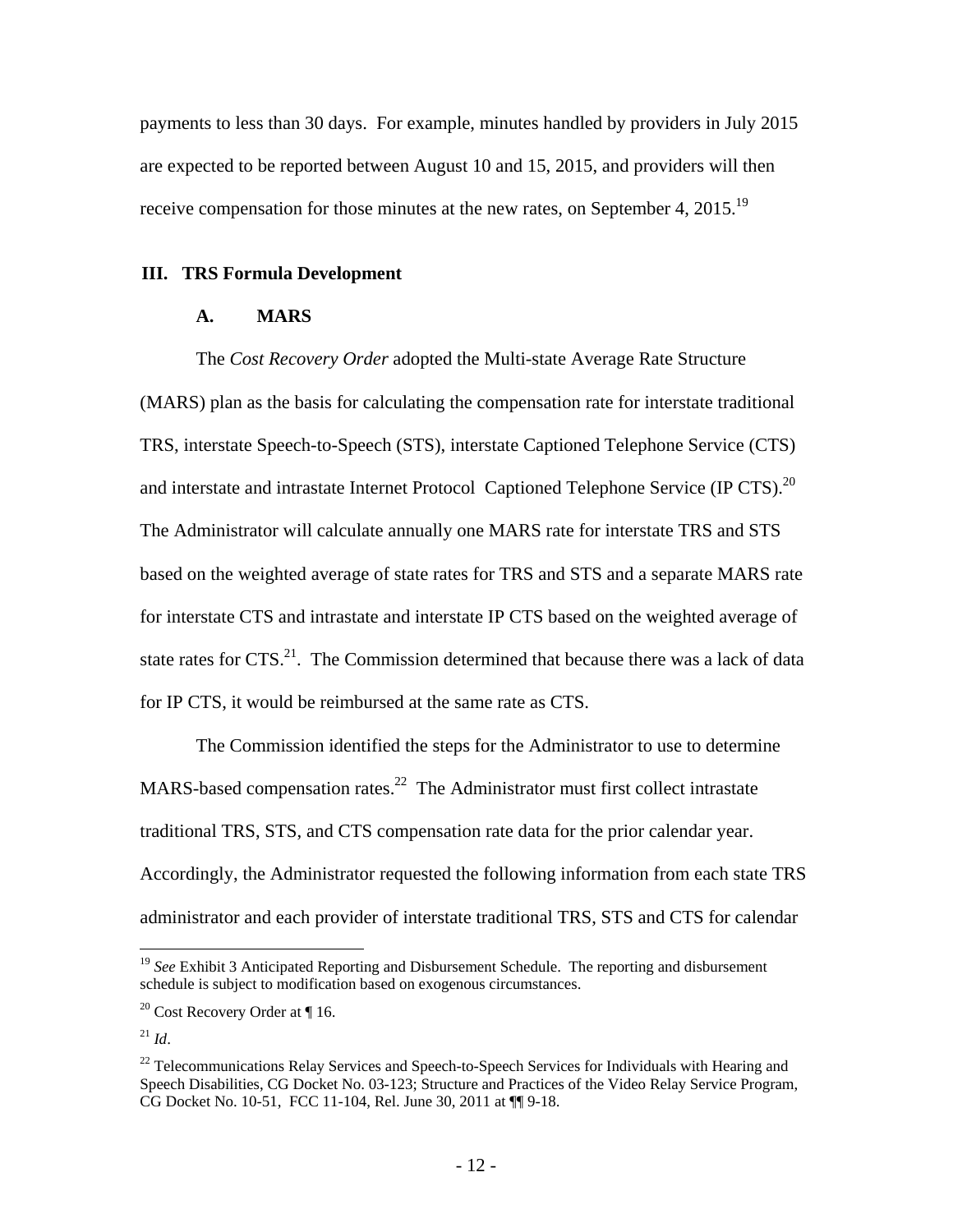year 2014 in January 2015, and requested that it be provided by the end of February  $2015$ <sup>23</sup>

- a. the per-minute compensation rate for intrastate TRS and STS
- b. the per-minute compensation rate for intrastate CTS
- c. whether the rate applies to session or conversation minutes
- d. the number of intrastate session minutes for TRS and STS
- e. the number of intrastate session minutes for CTS
- f. the number of intrastate conversation minutes for TRS and STS
- g. the number of intrastate conversation minutes for CTS
- h. any amounts paid by the state to the provider for relay service during the previous calendar year that are not included in the contractual per-minute compensation rate.

The Administrator must then determine whether there are anomalies in any state's data that will necessitate it being excluded from the MARS calculation,<sup>24</sup> calculate each state's total dollars paid for the year for intrastate traditional TRS, STS, and CTS services, and calculate the final rate by dividing the total dollars paid by all states by the total conversation minutes of all states for TRS and STS and separately for CTS.

## A. Traditional TRS and STS Formula Development

From the data collected and follow up discussions with the state contacts, the Administrator found, as the Commission indicated in the *Cost Recovery Order*, 25 that Michigan continues to recover their relay service providers' costs on a flat rate per subscriber basis combining CTS costs with TRS and STS costs instead of on a per minute basis and thus does not have data that can be used for MARS calculation purposes. Similarly, both Maine, Virginia and the Virgin Islands provide service under a flat rate monthly contract, and do not have data that can be used for MARS calculation purposes.

1

 $^{23}$  The Annual Data Collection Form is included at Appendix A.

 $24$  For example, if there were no state TRS Fund and the cost of providing Relay services were recovered by the service provider based on each LEC's proportionate share of subscriber lines in the state, MARS like data would not be available and thus, would be excluded from the MARS computation.

<sup>&</sup>lt;sup>25</sup> Cost Recovery Order at  $\P$  58.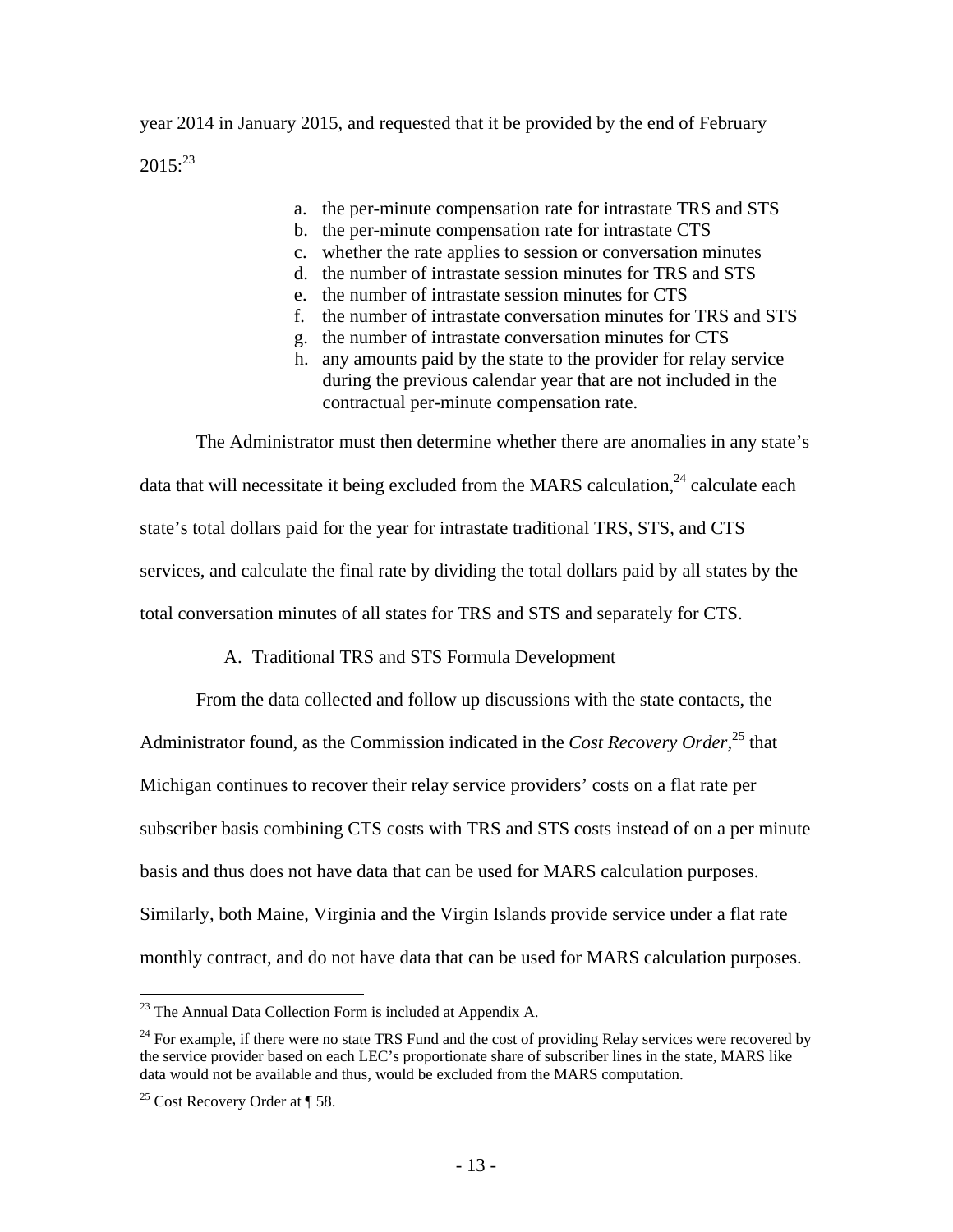For the remaining 47 states, District of Columbia, and Puerto Rico, the Administrator multiplied each jurisdiction's TRS and STS rate by the corresponding number of intrastate session minutes or intrastate conversation minutes, whichever the jurisdiction's rate was based upon.<sup>26</sup> For those states experiencing a mid-year rate change, the calculation was performed for each rate and service period. The calculation was made for each jurisdiction and the resulting weighted dollar amounts summed to produce a total dollar amount for each service. The Administrator added to the weighted dollar total any additional amounts paid by the states to the relay service provider(s) during the applicable period that were not included in the contractual per-minute compensation rate, but were applicable to the provision of relay service.<sup>27</sup> As a final step, the Administrator divided the resulting total weighted dollar and supplemental payment amount by the total number of intrastate TRS and STS conversation minutes.<sup>28</sup> The results of this calculation can be found in Exhibit 1-1. Appendix C displays the range of rates reported by the individual state jurisdictions, although it does not identify the rates used by state in deference to requests for confidentiality.

The total dollar amount paid out for intrastate TRS and STS during calendar year 2014, including the amounts paid to relay providers, which was not included in the perminute compensation rate, amounted to \$25,389,034.76. The total conversation minutes for intrastate TRS and STS for calendar year 2014 were 11,084,906.86. The proposed compensation rate is developed by dividing the total 2014 intrastate dollar amount by the total 2014 intrastate conversation minutes, resulting in a proposed MARS rate of \$2.2904

<sup>28</sup> *Id.*

 $\overline{a}$ <sup>26</sup> *Id.* at ¶ 30

 $^{27}$  *Id.* at ¶ 31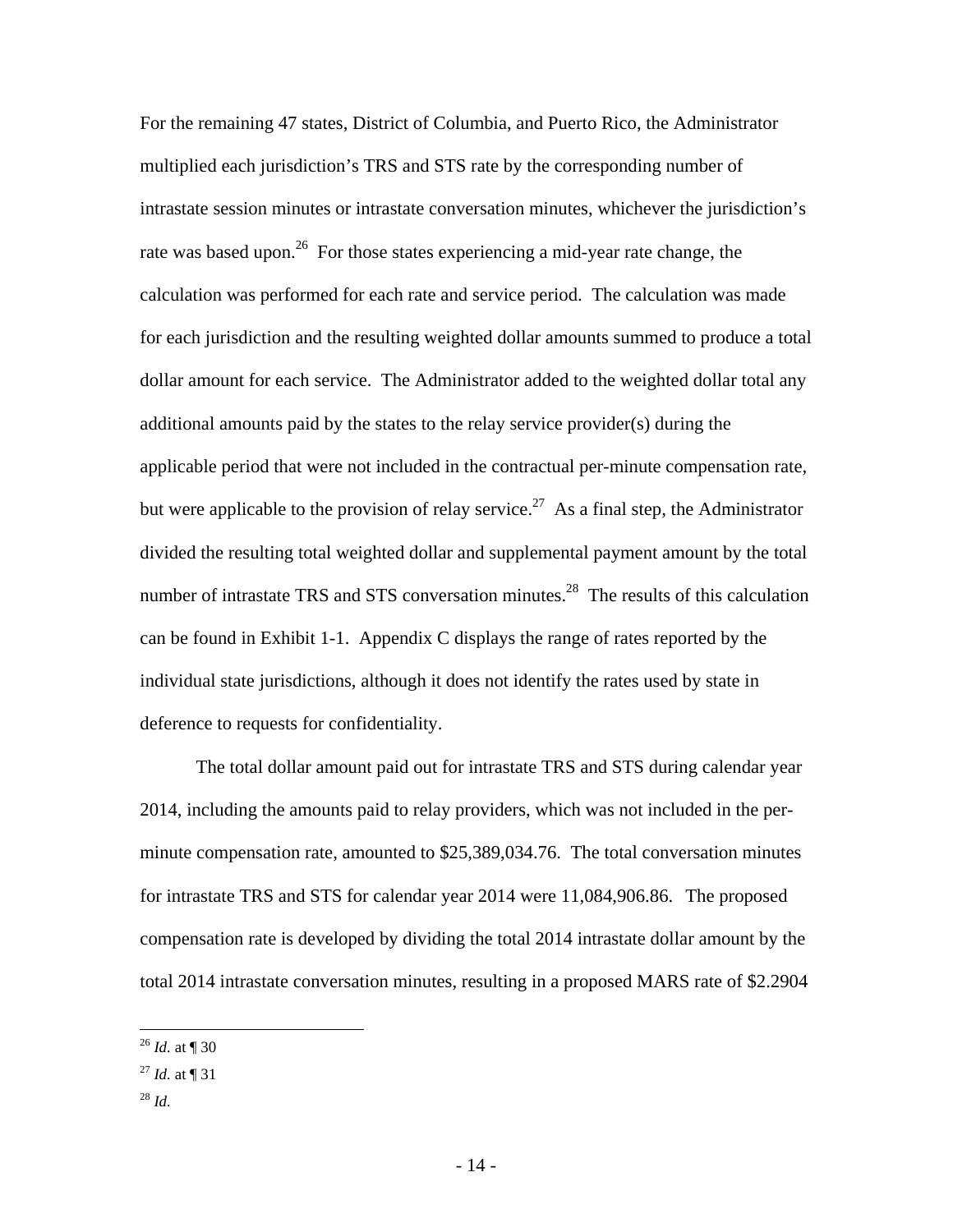per conversation minute for interstate traditional TRS for the 2015 – 2016 funding period. The proposed rate is approximately 8.2% above the 2014 – 2015 MARS calculation of \$2.1170 per conversation minute.

In the *Cost Recovery Order*, the Commission provided an additional amount of \$1.131 to the 2007-2008 interstate STS compensation rate to be used by the providers for outreach efforts.29 In the ensuing Fund years, the Commission has found it appropriate to continue the outreach additive at the same level. Bob Segalman Ph.D., President Speech Communications Assistance by Telephone, Inc. in a letter dated March 23, 2015 addressed to David Rolka in his capacity as TRS Fund Administrator wrote to encourage a recommendation that the FCC issue an RFP or other document concerning STS outreach for fiscal year 2015-2016. The RFP would ask for proposals to conduct outreach and at the same time answer the following series of questions.

1) How effective is it to educate Speech Language Pathologists who work with potential STS users? Virginia Relay found this method of outreach led to significant increases in call volume. Can replication of this outreach project verify the results in Virginia?

2) California has a multi-vendor STS service with outreach that leads to increased call volume. Can this approach be replicated successfully?

3) Many years ago, Minnesota had staff who trained potential STS users by going to their homes and that process led to an increase in call volume. SCT found similar results in a study several years ago. Replication of such a project in a cost effective manner could yield helpful information.

4) Because speech disability is often associated with disabilities which prohibit driving, many potential STS users ride paratransit. Would advertising on billboards in paratransit vehicle be effective in increasing call volumes?

5) Is it possible to determine how high the per minute reimbursement would need to be for the providers to have sufficient economic incentive to conduct outreach which would significantly increase call volume?

6) Is outreach done by providers more effective in increasing call volume than outreach done by a nonprofit? The letter was brought to the attention of the council members who were advised that the audit plan for the upcoming year included a recommendation to identify the amount of funding received by each

<sup>29</sup> *Id.* at ¶¶ 57, 61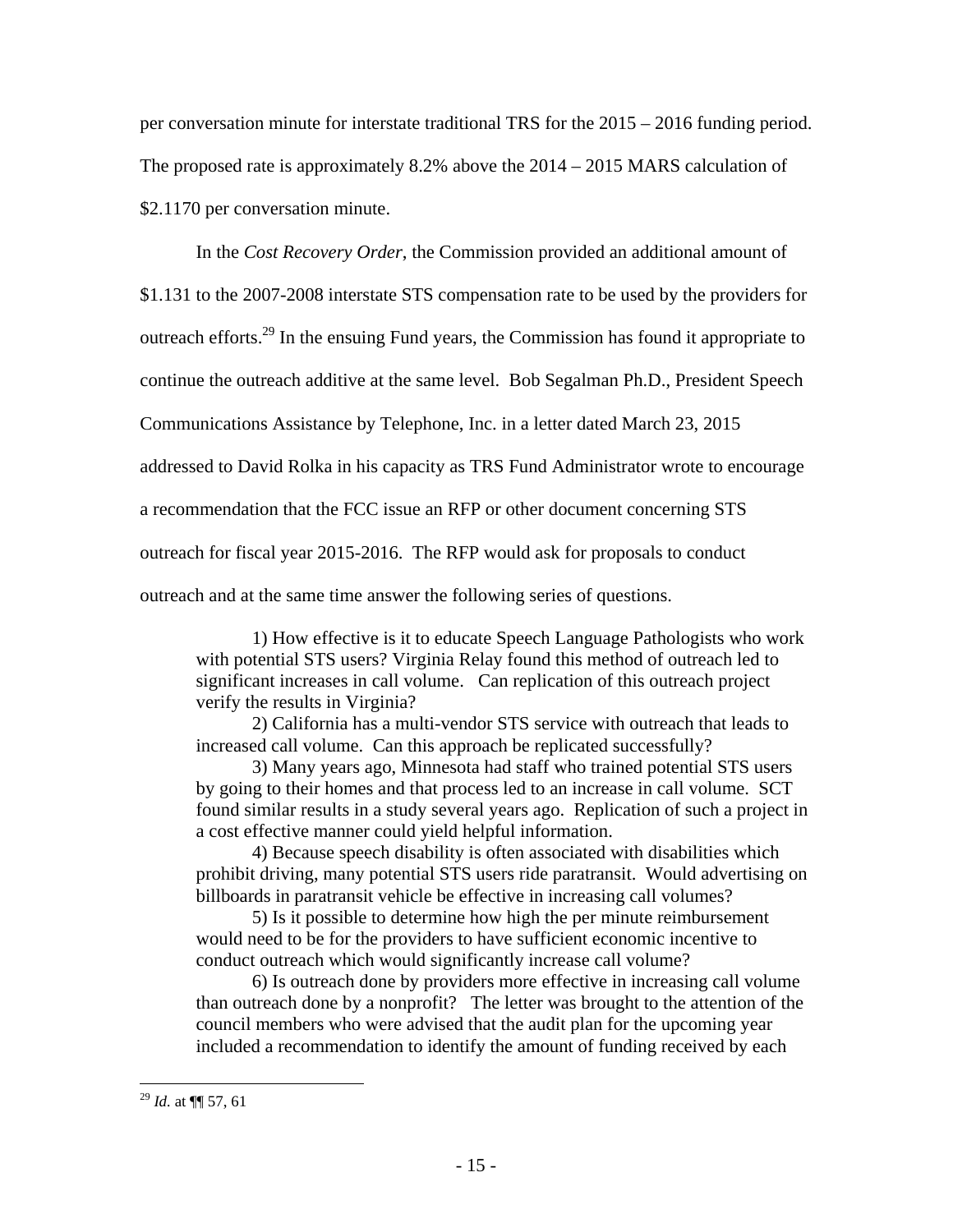provider for STS outreach and a report on the uses of those funds by each provider.

The Administrator recommends adding the \$1.131 to the MARS-based STS rate resulting in a total proposed STS rate of \$3.4214 per minute; an increase of \$0.1734 from the \$3.2480 per minute rate for the 2014-2015 Fund year. However, the Administrator notes that the demand for STS continues to be small compared to the other services. It is not clear that the outreach additive, projected to be less than \$136,000 (\$1.131 \* 120,000 minutes  $= $135,720$ ) across all service providers when applied to the per-minute rate is having the desired result. The Commission may wish to revisit this issue to determine whether there is a more effective way to inform speech impaired users about the availability of this service. $30<sup>30</sup>$ 

### B. CTS Formula Development

The proposed MARS CTS rate was calculated by following the same steps described above but substituting CTS related data for the TRS and STS data. Data for Maine, and Michigan, was excluded, because the states compensated their relay providers with a flat rate mechanism in 2014. The results of this calculation can be found in Exhibit 1-2. Appendix D summarizes the data provided by the individual state jurisdictions. The MARS CTS rate is also used to establish the rate used to compensate providers for IP CTS. $31$ 

The total dollars for intrastate CTS, including the amounts paid to relay providers not included in the compensation rate, totaled \$49,721,805.28 for calendar year 2014.

<u>.</u>

<sup>&</sup>lt;sup>30</sup> At its April 2015 meeting, the Interstate TRS Advisory Council was informed of the Administrator's intent to recommend that \$1.131 per minute of extra funding for speech to speech outreach purposes be maintained.

 $31$  Cost Recovery Order at ¶ 38.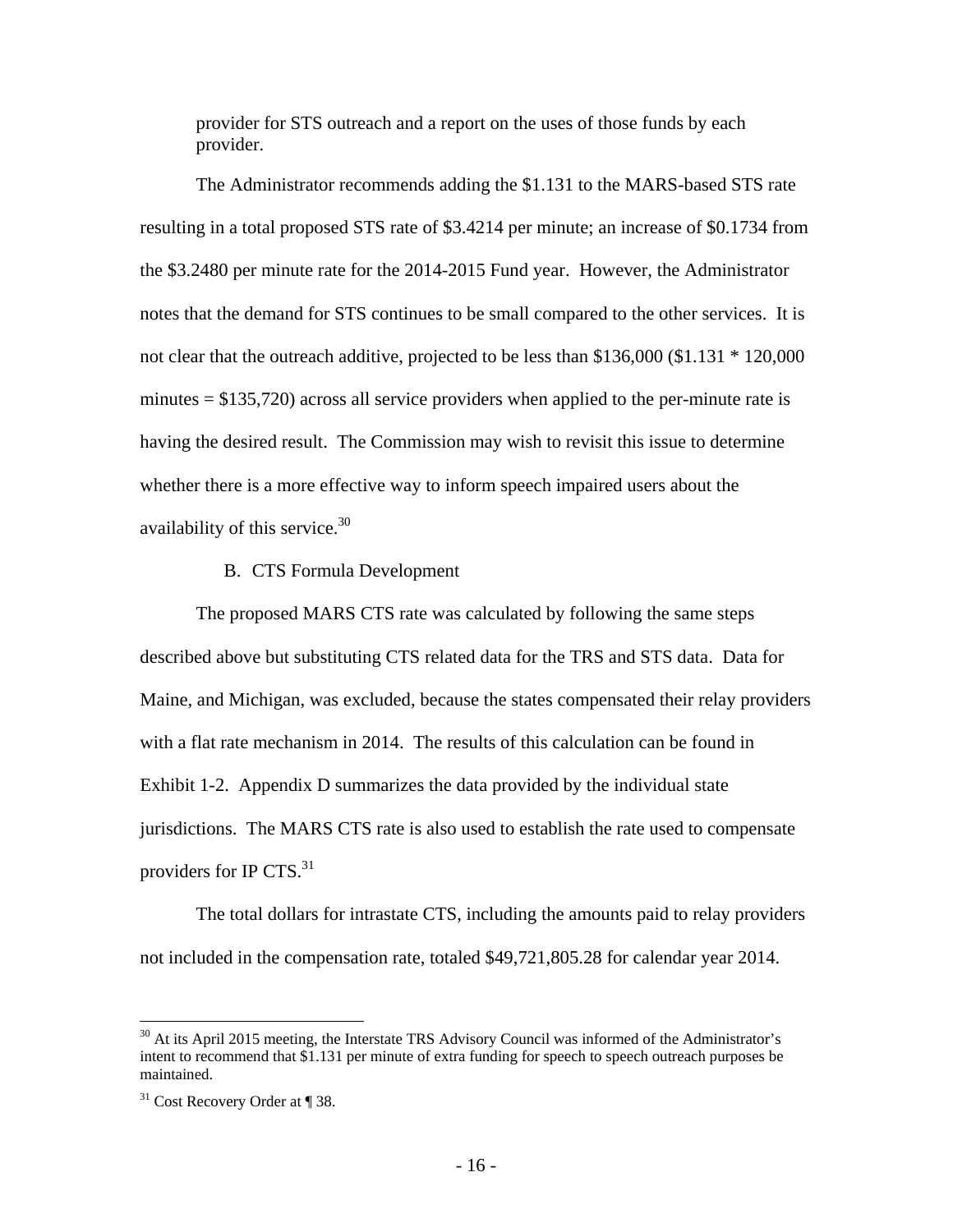The total conversation minutes for intrastate CTS totaled 26,314,704.23 for calendar year 2014. The total 2014 intrastate dollars divided by 2014 intrastate CTS minutes equals a proposed compensation rate of \$1.8895 per conversation minute for interstate CTS and interstate and intrastate IP CTS for the 2015 – 2016 funding period.

The proposed MARS CTS rate of \$1.8895 represents a modest \$0.069 increase from the  $2014 - 2015$  rate of 1.8205 or approximately 3.8%.

The RL Annual Data Collection form also requested historic cost data regarding the provision of IP CTS in calendar years 2013 and 2014 as well as projected costs for 2015 and 2016 based on the cost categories reported by service providers for IP Relay services. The results of analysis of that IP CTS data are found in Exhibit 1-4 and are the basis for an alternative reimbursement calculation based on the average of the projected costs for the annual 2015 and 2016 projected costs in the amount of \$1.6246 which is \$0.2632 below the MARS CTS rate for the 2014-2015 funding year or approximately 14% less than the MARS rate level of \$1.8895 for the 2015-2016 funding year.

# B. **Internet Protocol Relay [***due to the small number of providers some cost information has been identified herein as confidential and Redacted from the public version of this recommendation*.]

In the *Cost Recovery Order*, the Commission concluded that the MARS methodology is not appropriate for IP Relay, because there are no state rates for this service. Although it was believed that the costs of providing traditional TRS and IP Relay are generally similar – in many instances, for example, the same CAs, sitting at the same offices, handle both traditional and IP Relay calls – there was concern that the use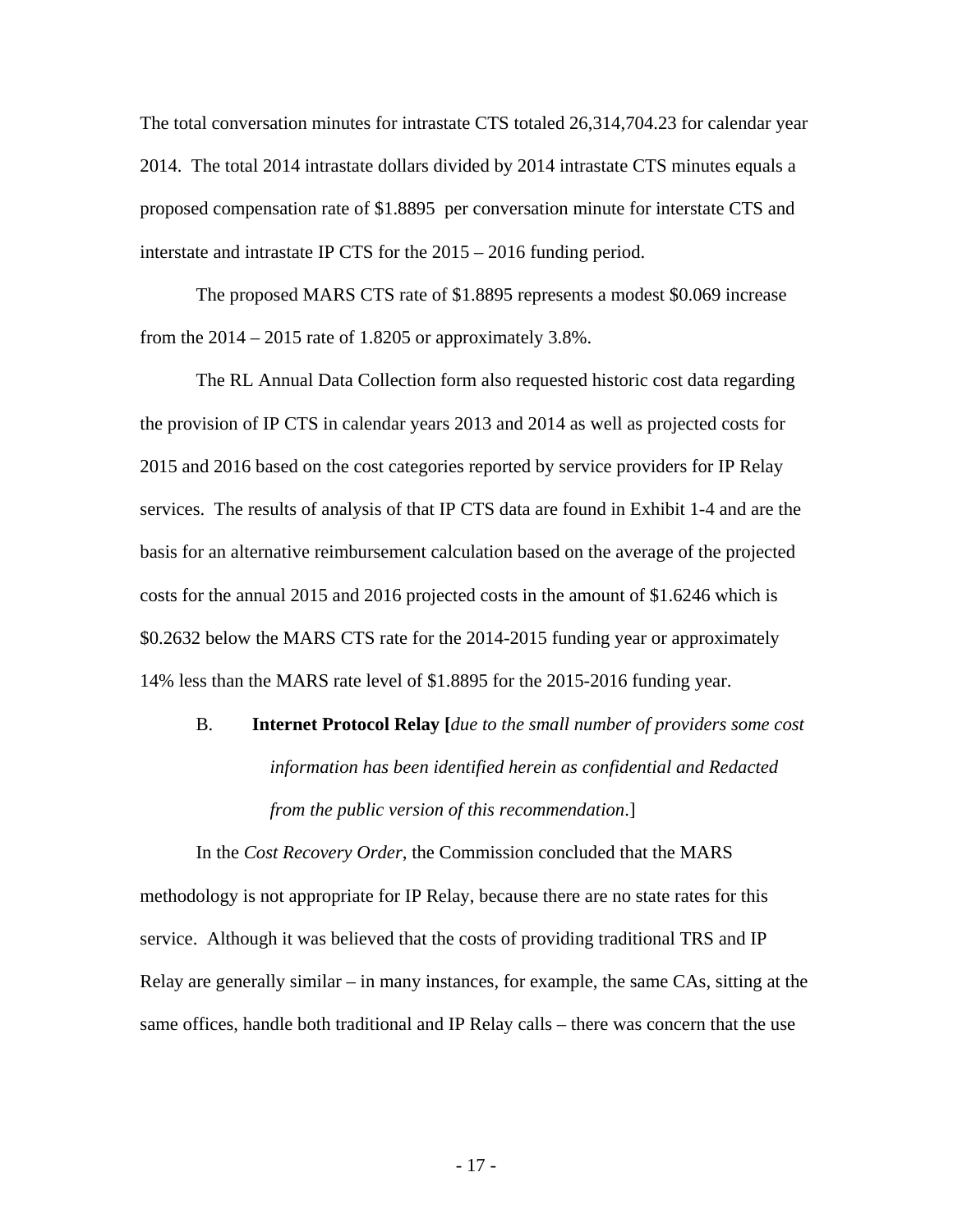of a MARS rate (\$2.2904 per conversation minute) for IP Relay may result in the overcompensation of IP Relay providers.

The Commission adopted a new cost recovery methodology for IP Relay based on price caps for a three year period beginning with the effective date of that Order.<sup>32</sup> The initial three year period ended on June 30, 2010 coincident with the end of the 2009-2010 Fund year. The second three year period ended on June 30, 2013, coincident with the end of the 2012-2013 Fund year. Over the course of the current three year cycle the number of service providers declined until Sprint is the only remaining service provider. When establishing the compensation rate for the 2014-2015 fund year, CBG reconsidered the rate mechanism on a retroactive basis to reflect the costs of the then two remaining providers (Purple and Sprint) rather than the five providers whose costs were reflected in the MARS submissions for the initial year of the period. The Order establishing the rate for IP Relay service stated that "while we share Sprint's concerns about maintaining service quality and preserving competition to the extent practicable, we are not convinced that the base compensation rate for IP Relay, as modified, is insufficient to allow providers to recover legitimate service costs and to provide service that meets or exceeds the Commission's minimum TRS standards." Following the cessation of IP Relay service by Purple, Sprint requested and received temporary relief from the Speed of Answer (SOA) requirement for IP Relay service. Sprint also requested and received interim emergency relief in the form of increased rates for the period November 14, 2015 through the end of the current program year, without an indication of the method to be followed for establishing rates for the upcoming 2015-2016, third year of the price cap

 $32$  *Id.* at  $\P$  109.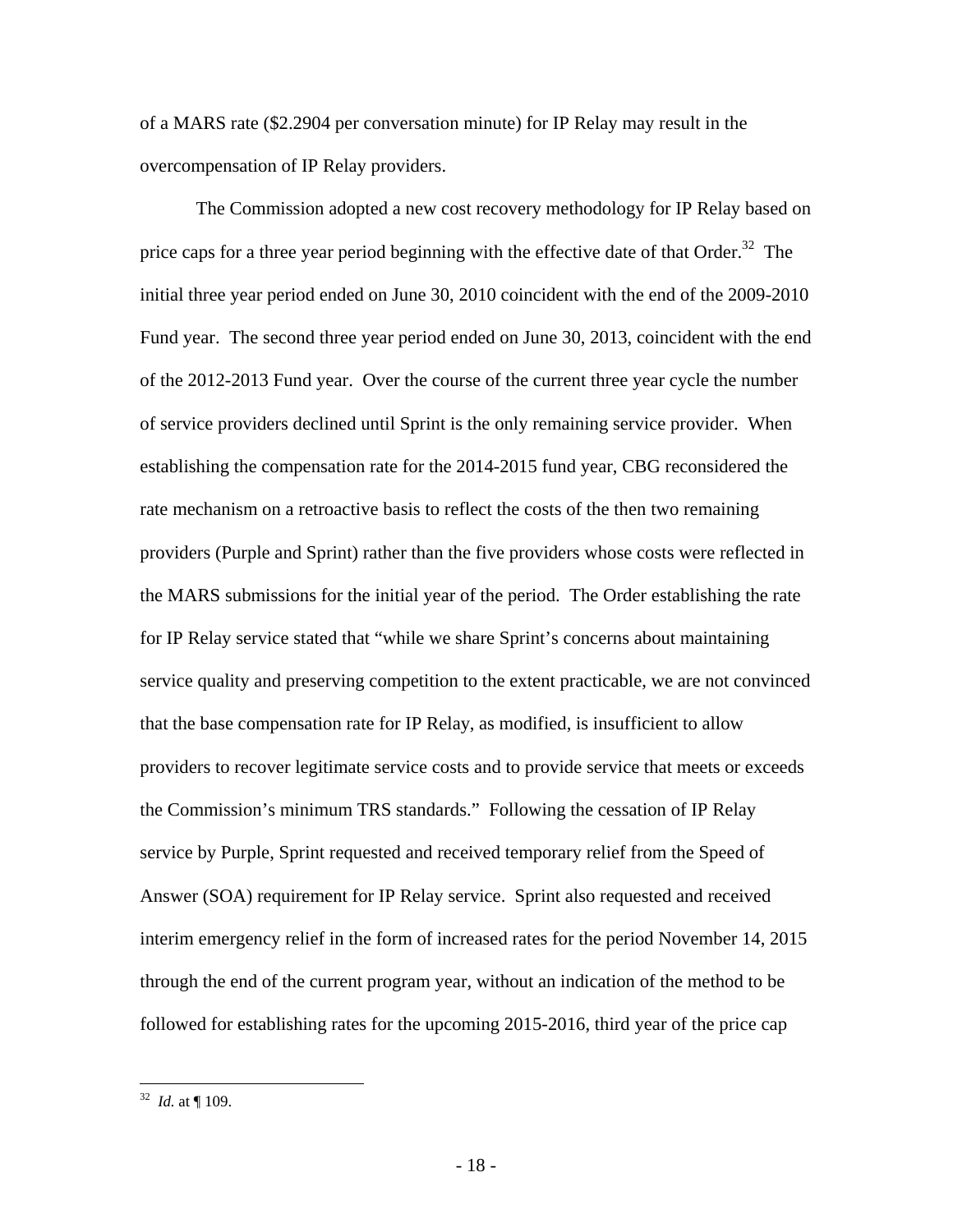cycle, program year, although the 2014-2015 rate Order did set the inflation factor for the cycle at zero<sup>33</sup>. Because the efficiency factor, a factor that accounts for productivity gains, is set equal to the inflation factor, the efficiency factor also is set equal to zero.

The *Cost Recovery Order* price cap plan for IP Relay applies three factors to a base rate – an Inflation Factor, an Efficiency (or "X") Factor, and Exogenous Costs. The basic formula takes a base rate and multiplies it by a factor that reflects an increase due to inflation, offset by a decrease due to efficiencies. As a result the rate for a particular year would be equal to the rate for the previous year, reduced by 0 percent (*i.e.*, Rate<sub>Year Y</sub> = Rate<sub>Year Y-1</sub>  $(1 - 0.0)$ .<sup>34</sup> There are no claims of exogenous costs made by the Sprint for the upcoming year. The rate in effect at the end of the 2014-2015 Fund year is \$1.37.

The price cap regime is in effect through the 2015-2016 Fund year. The application of the price cap mechanism for the third year of the price cap cycle i.e. 2015- 2016, produces a rate of  $$1.37$  ( $$1.37 * 1.0 = $1.37$ ). IP Relay service providers are still required to report historical and projected costs to the Administrator on an annual basis. The cost data submitted for the historical and projected periods lack relevance to the current circumstance as much as they did for the 2014-2015 Fund period, and presenting them in detail at this point will reveal projected information considered to be confidential by Sprint. Additionally the cost based recommendation is usually based on the average of the two projected year's costs, in the case at hand those projections were developed and submitted when Sprint was not the sole provider of IP Relay service and are not

 $33$  DA 14-946, Rel. June 30, 2014 paragraphs 11-19.

<sup>34</sup> *Id.* at 10.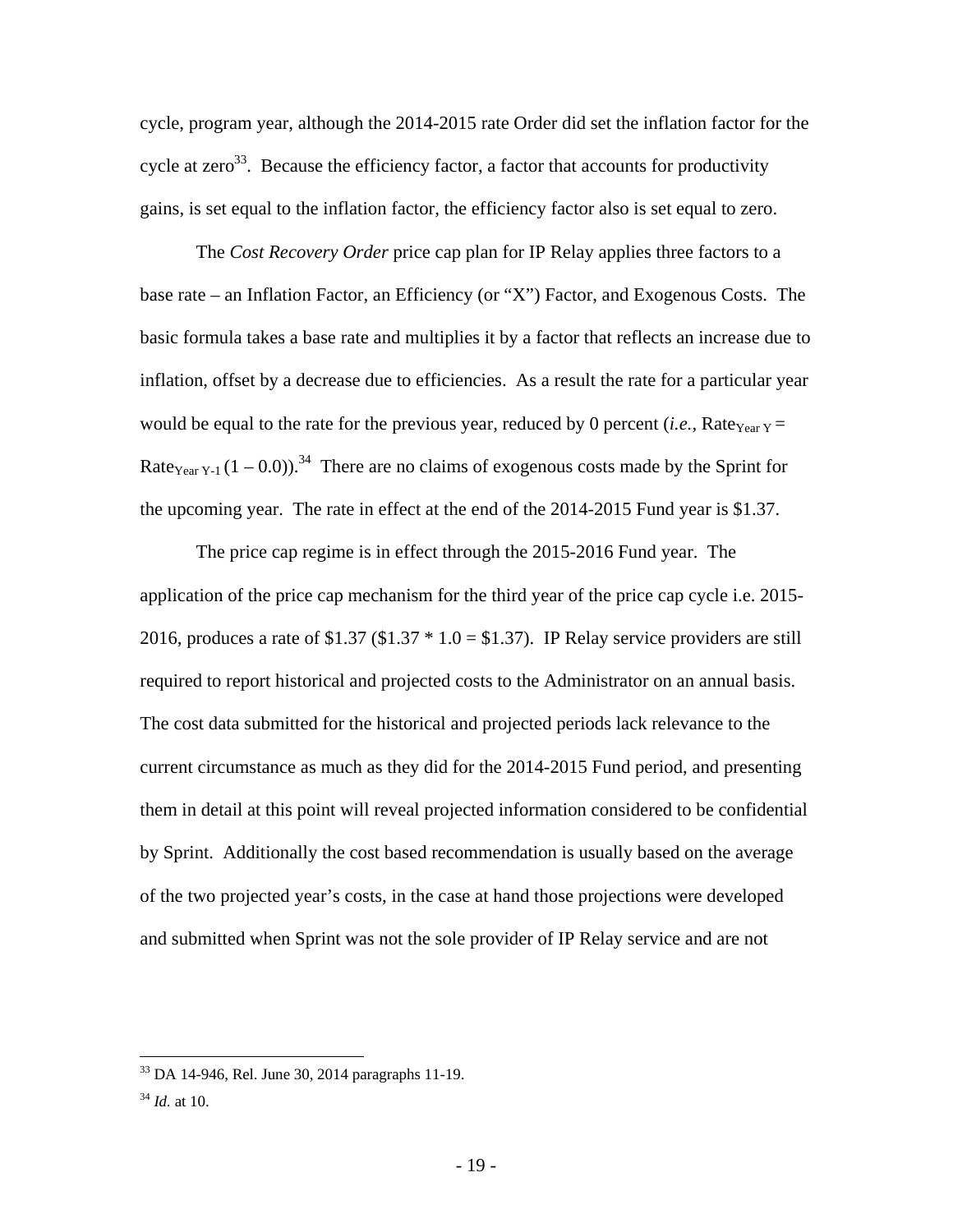reflective of the circumstances that are reflected in the interim emergency rate currently in effect $^{35}$ .

For the 2015-2016 Fund year, the Administrator has calculated the price cap rate for IP Relay to be  $$1.37$  ( $$1.37*1.0 = $1.37$ ).

## **C. Video Relay Service**

On June 10, 2013 the Commission released a Report and Order and Further

Notice of Proposed Rulemaking, herein referred to as the "VRS Reform Order" in which

the Commission revised the Tier structure and established the VRS compensation rates

that are to be used through June 30, 2017, unless otherwise set by further Commission

Order.

 $\overline{a}$ 

The new tiers which became effective in September 2013 and the previous tiers are shown in Table 1 below.

| <b>Tier</b><br><b>Numbers</b> | <b>Previous Tier Definition</b><br>(The range of a provider's<br>monthly VRS minutes to<br>which the Tier is<br>applicable) | New Tier Definition<br>(The range of a provider's<br>monthly VRS minutes to<br>which the Tier is<br>applicable) |
|-------------------------------|-----------------------------------------------------------------------------------------------------------------------------|-----------------------------------------------------------------------------------------------------------------|
|                               | $0-50,000$                                                                                                                  | $0-500,000$                                                                                                     |
|                               | 50,000.1-500,000                                                                                                            | 500,000.1-1 million                                                                                             |
|                               | Over 500,000                                                                                                                | Over 1 million                                                                                                  |

**Table 1: Reconfigured Rate Tiers for VRS Compensation** 

The progressive adjustment of rates for each tier is illustrated in Table 2 below,

which shows the rates adopted for Fund years 2013-14, 2014-15, 2015-16, and 2016-17.

 $35$  Hamilton announced that it would cease providing IP Relay services as of May 15, 2013, Sorenson ceased providing the service in July 2013 and Purple ceased providing service in November 2014.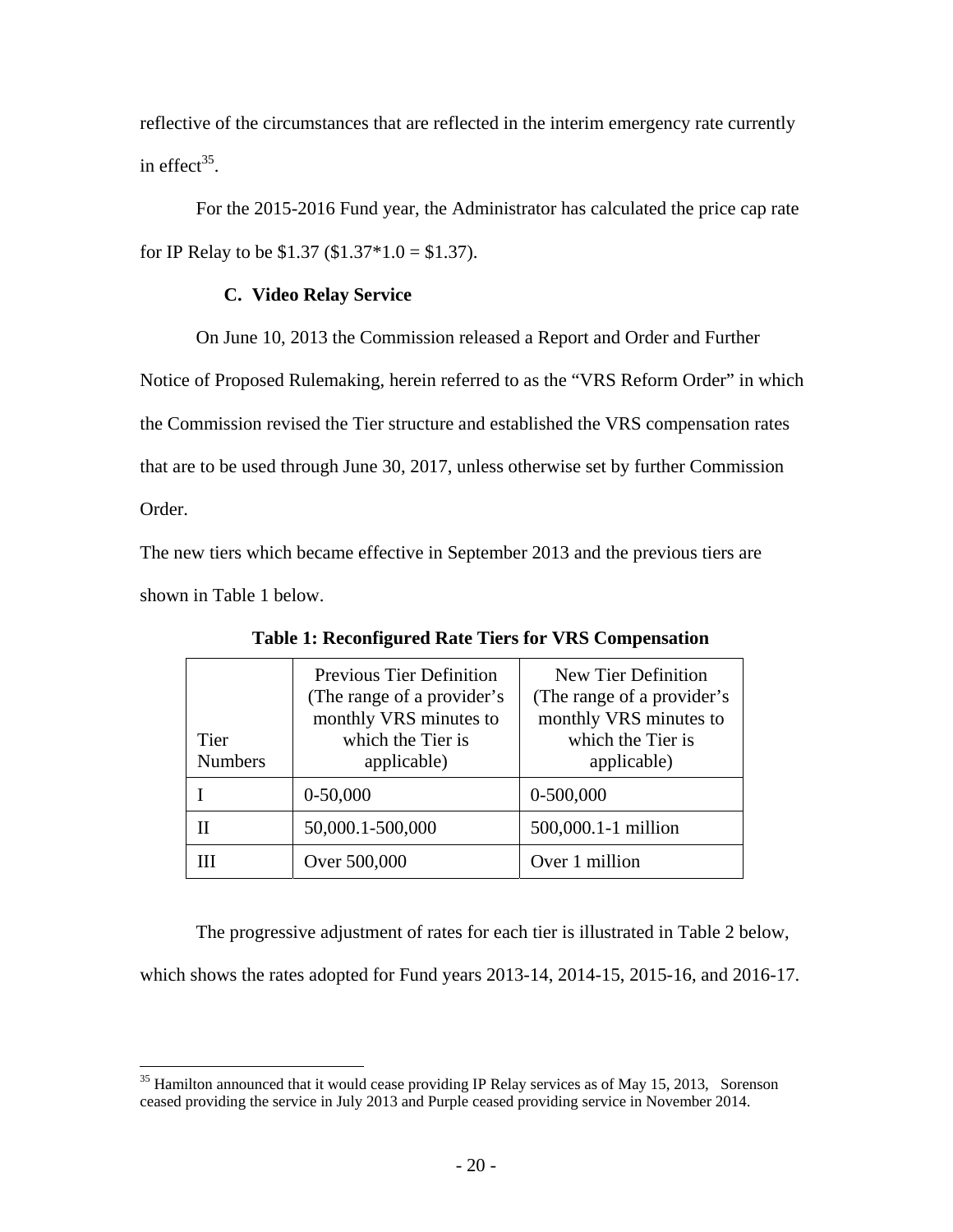| <b>Tiers</b><br>(as recon-figured<br>by this order)    | FY<br>2013-14<br>Rates                                         | FY<br>2014-15<br>Rates $36$                                     | FY.<br>2015-16<br>$\text{ Rates}^{37}$                     | FY<br>2016-17<br>Rates <sup>38</sup>                             |
|--------------------------------------------------------|----------------------------------------------------------------|-----------------------------------------------------------------|------------------------------------------------------------|------------------------------------------------------------------|
| Tier I<br>$(0-500,000$ minutes/<br>month)              | \$5.98<br>$(Jul.-Dec.$<br>2013)<br>\$5.75 (Jan.-<br>June 2014) | \$5.52<br>$(Jul.-Dec. 2014)$<br>\$5.29 (Jan.-June<br>2015)      | \$5.06<br>$(Jul.-Dec. 2015)$<br>\$4.82 (Jan.-June<br>2016) | \$4.44<br>$(Jul.-Dec.$<br>2016)<br>\$4.06<br>(Jan.-June<br>2017) |
| Tier II $(500,000.1 -$<br>1 million minutes/<br>month) | \$4.82<br>(Jul.-Dec.<br>2013)<br>\$4.82 (Jan.-<br>June 2014)   | \$4.82<br>$(Jul. - Dec.$<br>2014)<br>\$4.82 (Jan.-June<br>2015) | \$4.82<br>$(Jul.-Dec. 2015)$<br>\$4.82 (Jan.-June<br>2016) | \$4.44<br>$(Jul.-Dec.$<br>2016)<br>\$4.06<br>(Jan.-June<br>2017) |
| Tier III<br>(over<br>1 million minutes/<br>month)      | \$4.82<br>$(Jul.-Dec.$<br>2013)<br>\$4.63 (Jan.-<br>June 2014) | \$4.44<br>$(Jul.-Dec. 2014)$<br>$$4.25$ (Jan.-June<br>2015)     | \$4.06<br>$(Jul.-Dec. 2015)$<br>\$3.87 (Jan.-June<br>2016) | \$3.68<br>$(Jul.-Dec.$<br>2016)<br>\$3.49<br>(Jan.-June<br>2017) |

**Table 2: Rates Adopted for Fund Years 2013-14 through 2016-17** 

The rates established in the Report and Order will apply as scheduled to all VRS providers absent further action by the Commission. During the "glide path" period, however, the Commission may adjust the compensation rate to reflect exogenous cost changes, including the shedding of service responsibilities by VRS providers as VRS components begin to be provided by neutral entities. Pending the implementation of structural reforms, the Commission stated the expectation that the rate reduction plan

1

<sup>&</sup>lt;sup>36</sup> Pending implementation of market-based rates.

<sup>&</sup>lt;sup>37</sup> Pending implementation of market-based rates.

<sup>&</sup>lt;sup>38</sup> Pending implementation of market-based rates.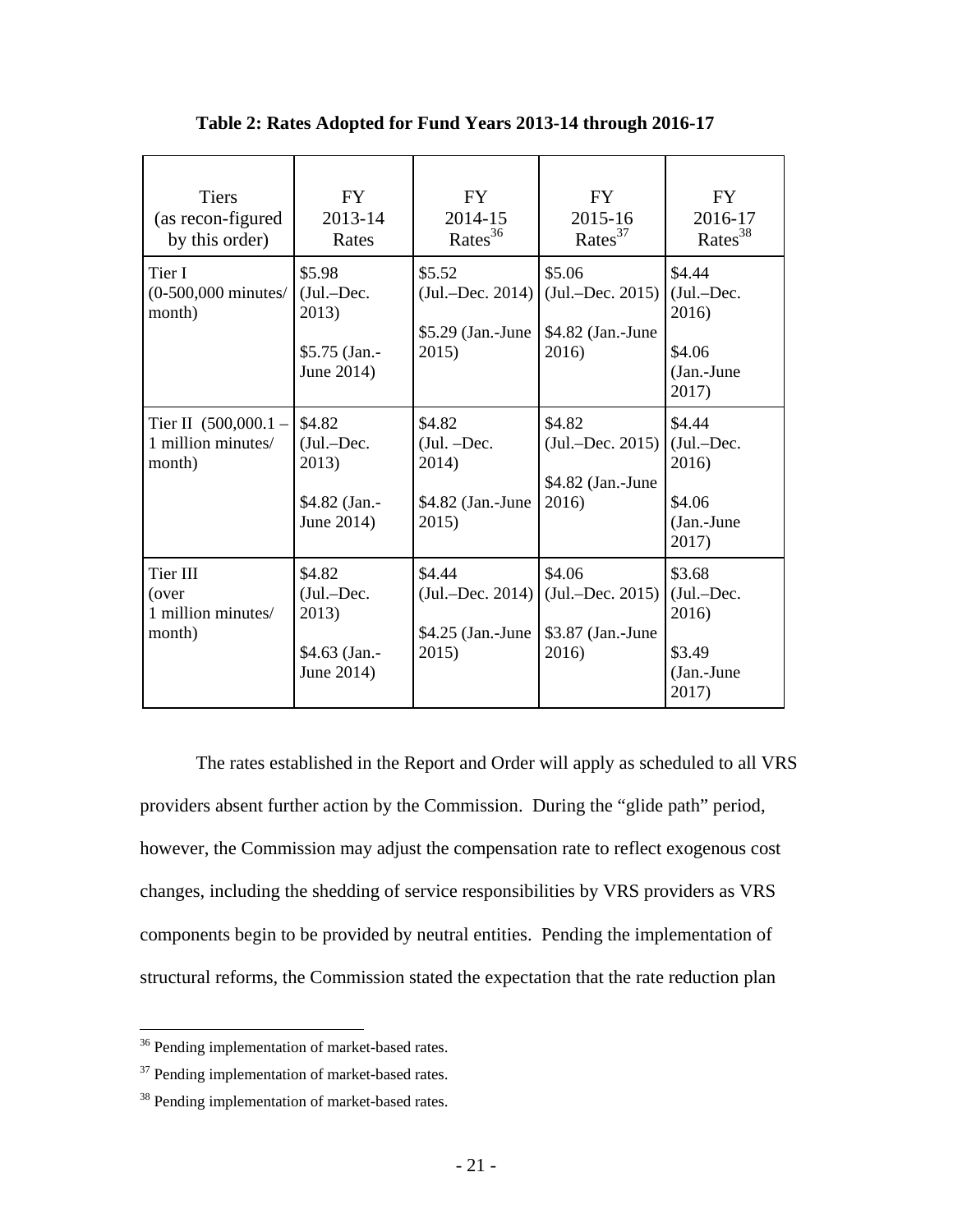adopted in the order will permit service providers to continue offering VRS in accordance with the mandatory minimum standards for high quality services, as the Commission transitions to structural reforms and a disaggregated, market-based compensation methodology. The Commission reserved the right to revisit the rates adopted in the Order if provider data shows that the rates remain substantially in excess of actual provider costs.

Video Relay Service providers are required to report historical and projected costs to the Administrator on an annual basis. Following are the results of analyzing the cost data submitted by the Video Relay service providers.

 For analysis purposes, the Administrator segregated the provider historical and projected costs into nine distinct categories for review:

- **Facilities**, those expenses associated with land and buildings, etc.;
- **Interpreter Expense**, the costs of the individuals performing the interpretive services;
- **Non-Interpreter Relay Center Expense**, other costs associated with the relay center including supervisory management, telecommunications expense, etc.;
- **Indirect Expense**, finance, human resources, legal expenses, executive compensation, etc.;
- **Depreciation Expense**, annual depreciation on facilities and equipment;
- **Marketing Expense,** the projected costs of advertising the provider's service;
- **Outreach Expense**, the projected costs of notifying consumers of service availability;
- **Other Expenses**, projected expenses not directly associated with one of the other expense categories; and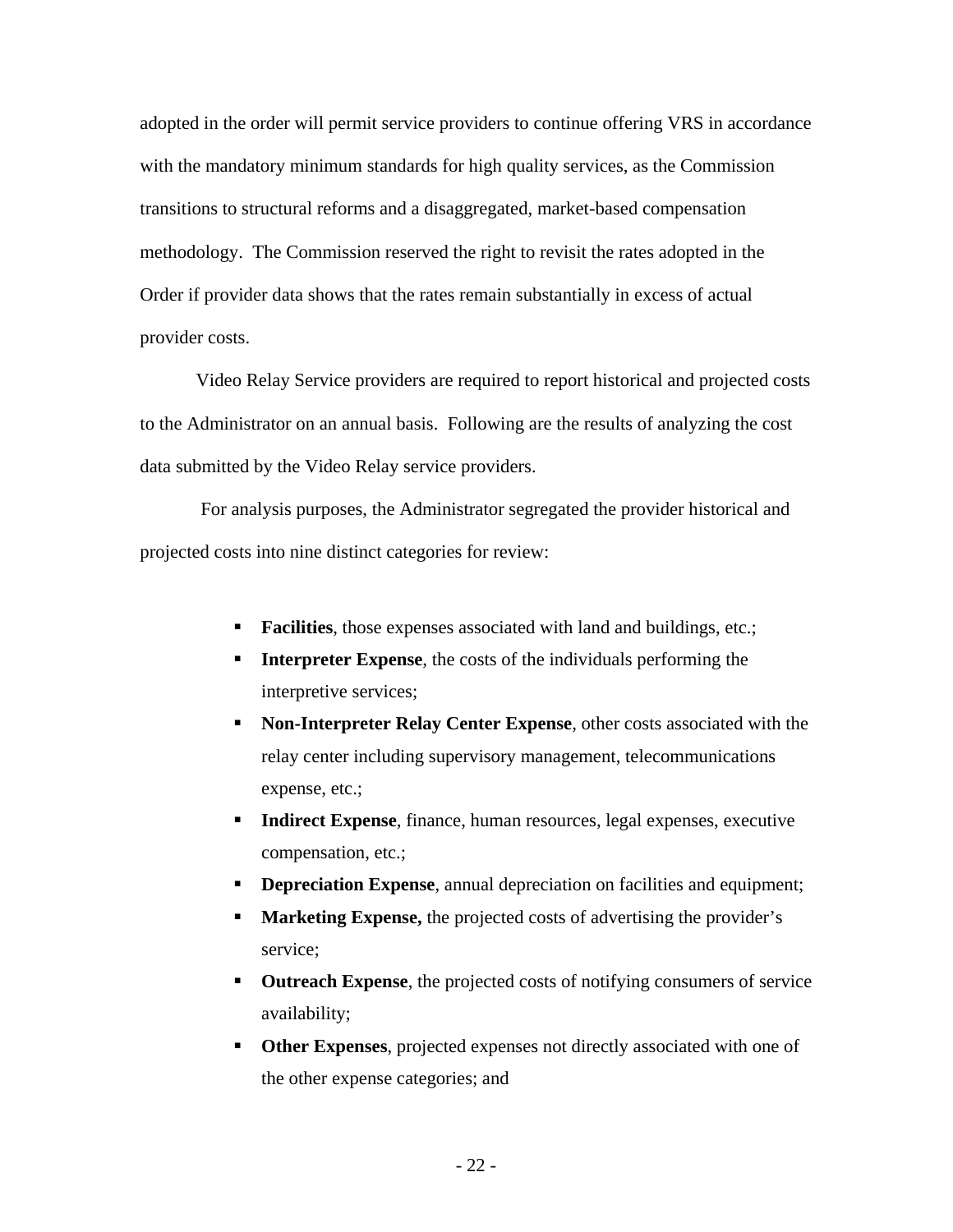**Capital Investment,** the investment in facilities, equipment, furniture, etc. associated with the relay center.

Data submitted by the providers in response to the Administrator's annual data request are shown below. The data is summed across the providers by category and then divided by annual VRS minutes.

| Category             | 2013     | 2014     | 2015     | 2016     |
|----------------------|----------|----------|----------|----------|
| Facilities           | \$0.2181 | \$0.1995 | \$0.2067 | \$0.2060 |
| <b>CA</b> Related    | \$1.4608 | \$1.4429 | \$1.4792 | \$1.5090 |
| Non-CA Relay Center  | \$0.3820 | \$0.3395 | \$0.3260 | \$0.3246 |
| Indirect             | \$0.5405 | \$0.5456 | \$0.5021 | \$0.4800 |
| Depreciation         | \$0.1682 | \$0.1632 | \$0.1226 | \$0.1320 |
| Marketing            | \$0.0593 | \$0.0477 | \$0.0530 | \$0.0509 |
| Outreach             | \$0.2142 | \$0.1937 | \$0.1975 | \$0.1973 |
| Other                | \$0.0033 | \$0.0011 | \$0.0011 | \$0.0015 |
| Return on Investment | \$0.0417 | \$0.0322 | \$0.0329 | \$0.0296 |
| <b>Total Cost</b>    | \$3.0880 | \$2.9655 | \$2.9210 | \$2.9309 |

**Table 3. All VRS Service Provider Reported and Projected costs** 

The noteworthy changes in projected costs with respect to those reported for the two historical years average \$3.0268 versus the historical period and \$2.9260 in the projection, a change of \$0.1008 per minute, are identified below. CA related expenditures are projected to increase by \$0.04 per minute from \$1.4518 to \$1.4941 per minute. Non-CA Relay Center related expenditures are projected to decrease by \$0.03 from \$0.3608 to \$0.3253 per minute. Indirect expenditures are also projected to decrease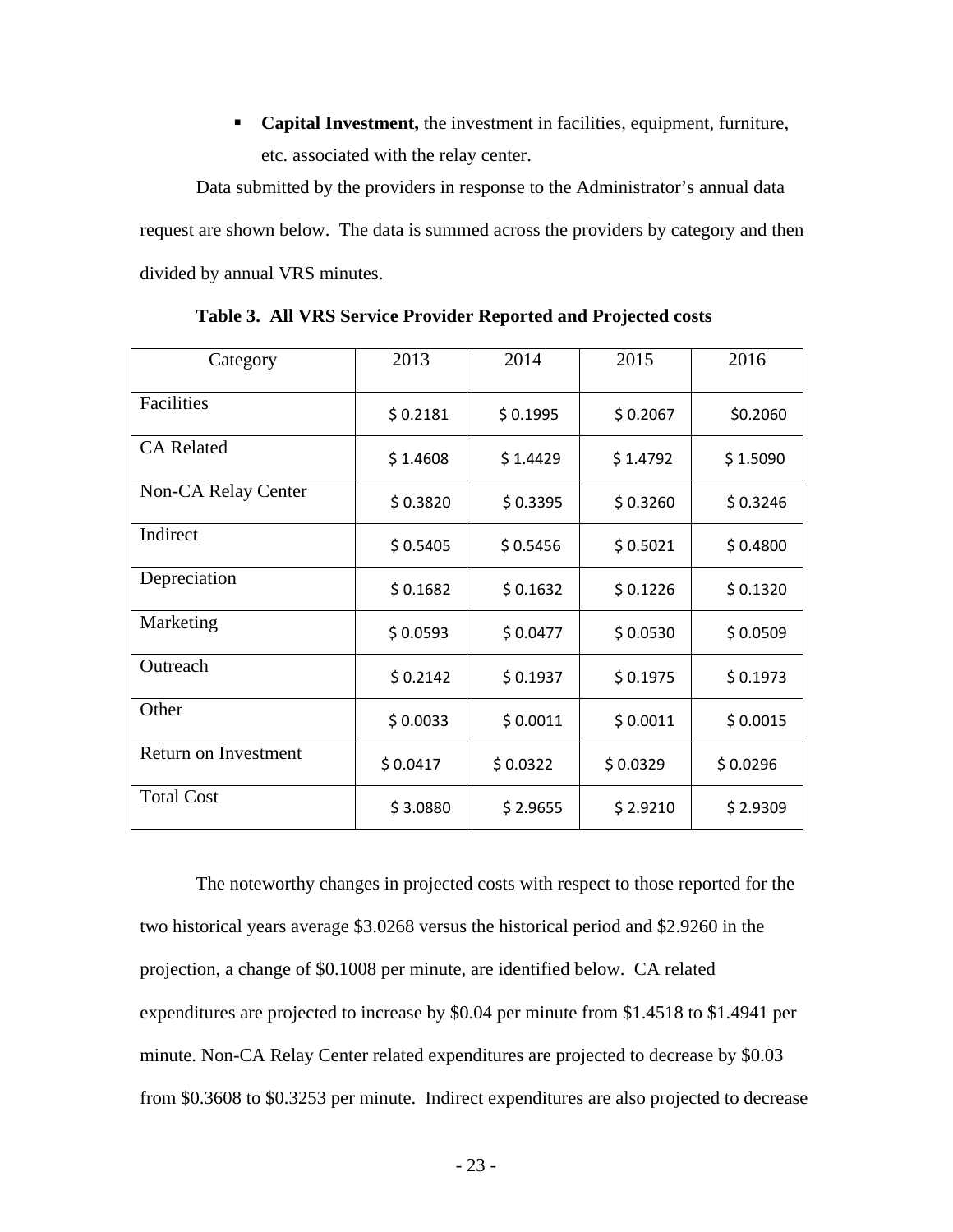by \$0.05, from \$1.5430 to \$0.4910 per minute. Depreciation expense is projected to decrease by nearly \$0.04, from \$0.1657 to \$0.1273 per minute. The reported projected costs remain well below the rates established by the Commission for the upcoming program year.

A "Joint Proposal of all six VRS providers for improving functional equivalence and stabilizing rates" (Joint Proposal) dated March 30, 2015 was filed with the Commission and brought to the attention of the TRS Fund Advisory Council during the Annual Meeting held April 7, 2015. In brief, the Joint Proposal offers to (1) require providers to meet a faster service-level requirement so that 80 percent of calls must be answered within 45 seconds, measured monthly and (2) keep compensation rates at the current levels in effect during the first half of 2015 (i.e. July 2015 – December 2015). The providers also propose a number of reforms designed to enhance the functional equivalence of VRS. Specifically, the providers propose that the Commission (3) conduct a trial during which providers may offer skills-based routing in order to collect data about the cost and feasibility of offering that service; and (4) encourage providers to offer deaf interpreters. The Joint Proposal specifies that none of its reform proposals are feasible without an immediate stabilization of the VRS rate. The Advisory Council discussed the proposal and after questioning the sponsors of the proposal voted seven in favor, one opposed and one abstention to recommend the Joint Proposal beginning July 2015. If the proposal were accepted by the Commission the rates scheduled to change in the first and third tiers would be affected as would the contribution factor to reflect a revised revenue requirement. The calculation of the impact is reflected in Exhibit 2-1.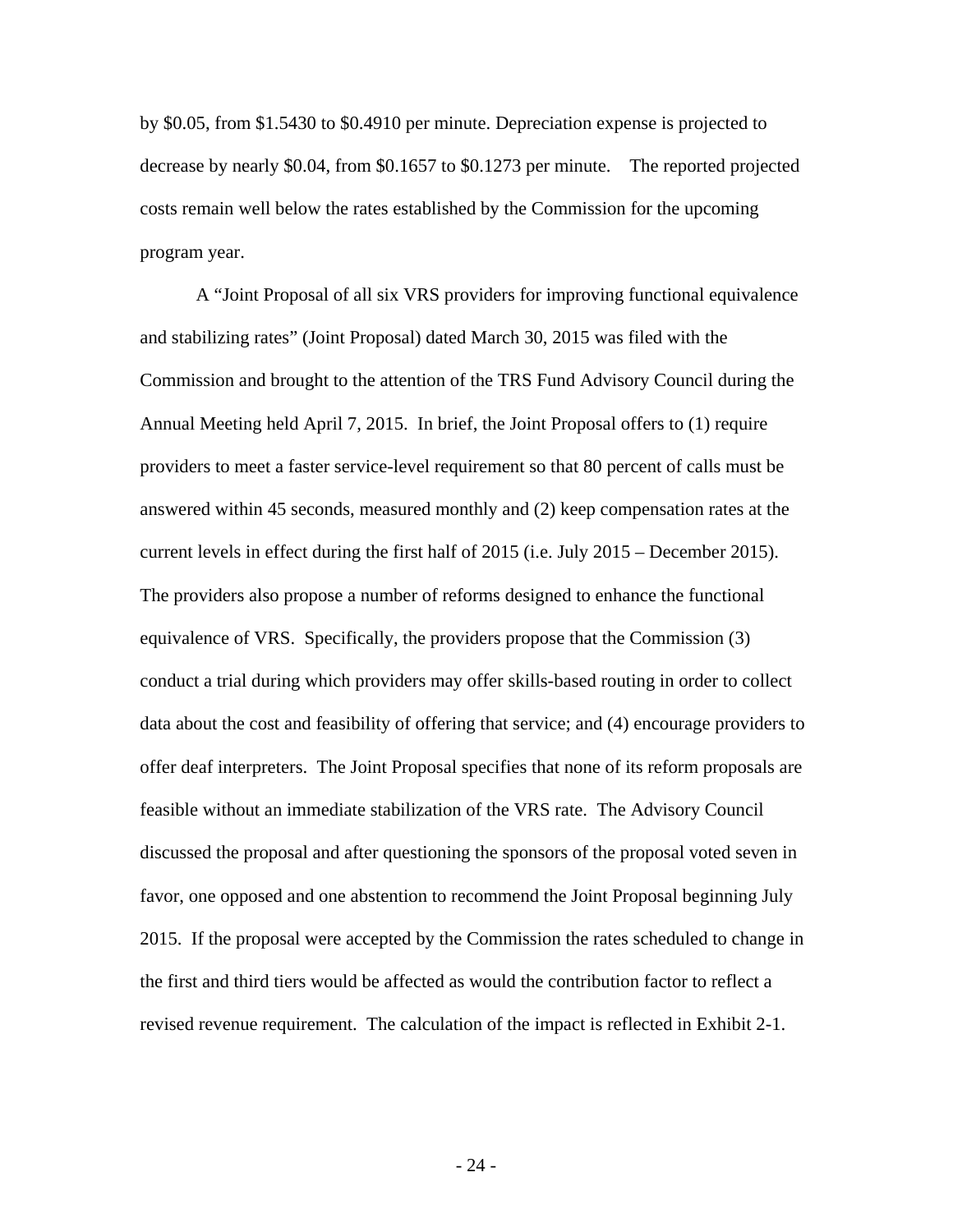The noteworthy changes in projected costs for the subset of the three smallest service providers whose minutes of service fall entirely within Tier I, average \$6.5512 during the historical period and \$5.1232 in the projection; the change of \$1.4280 per minute is identified below. Neither the historic nor the projected VRS rate compares favorably to the historic or projected costs for the three smallest VRS service providers whose costs remain above the established reimbursement levels. Although the industry average costs and projections are below the authorized rates for VRS service the historic and projected costs for the smallest of the providers' remains above the rates, potentially jeopardizing their continuation of service.

| Category             | 2013     | 2014     | 2015     | 2016     |
|----------------------|----------|----------|----------|----------|
| Facilities           | \$0.4290 | \$0.3126 | \$0.2539 | \$0.2731 |
| <b>CA</b> Related    | \$2.5659 | \$2.2529 | \$2.1285 | \$1.9729 |
| Non-CA Relay Center  | \$1.6747 | \$1.6021 | \$1.3107 | \$1.0819 |
| Indirect             | \$1.5524 | \$1.3847 | \$1.2835 | \$1.1118 |
| Depreciation         | \$0.1620 | \$0.1381 | \$0.1029 | \$0.0577 |
| Marketing            | \$0.1965 | \$0.2014 | \$0.1680 | \$0.1460 |
| Outreach             | \$0.0540 | \$0.0919 | \$0.0990 | \$0.1012 |
| Other                | \$0.2968 | \$0.0760 | \$0.0582 | \$0.0628 |
| Return on Investment | \$0.0666 | \$0.0448 | \$0.0217 | \$0.0125 |
| <b>Total Cost</b>    | \$6.9980 | \$6.1045 | \$5.4264 | \$4.8200 |

**Table 4. The Three Smallest VRS Provider Reported and Projected Costs**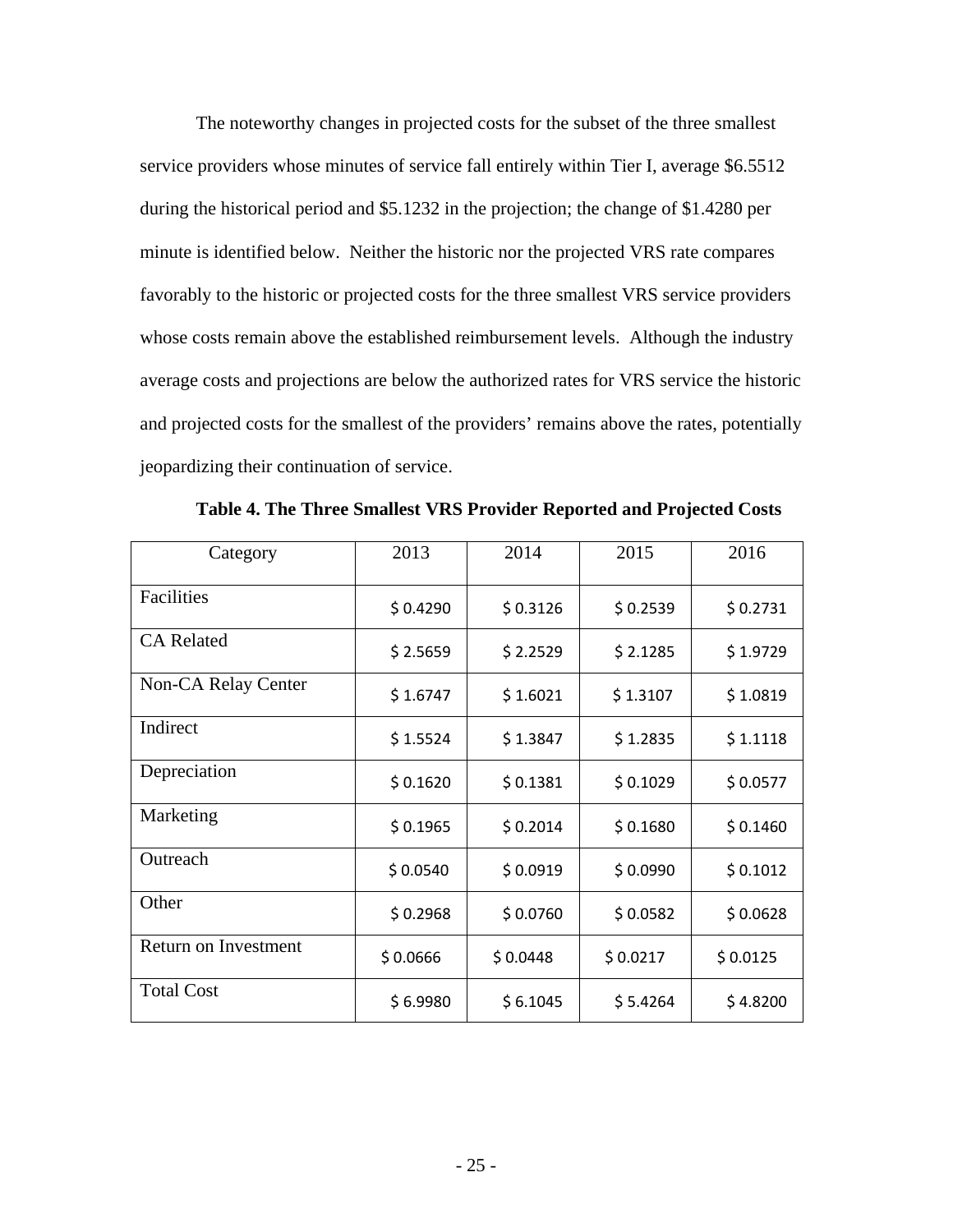#### **IV. Demand Projection Methodology**

In order to estimate the annual funding requirement and propose a contribution factor, an estimate of the interstate funding requirement for each of the services is required. The fund requirement equals the service rate multiplied by the tariff year service demand. Providers of services being compensated using the MARS-based rate methodology, (i.e. traditional TRS, STS and CTS), are not required to submit demand projections.

In this report, as was done previously, historical demand was used to estimate the future demand for traditional interstate TRS, STS and CTS. Using the linear trend forecast capability of Microsoft Office Excel, the Administrator projected demand for the 2015– 2016 Fund year using actual data available to the Administrator at the time the filing is due to the Commission.<sup>39</sup> For each of these services, the Administrator projected demand and an estimated funding requirement based on the proposed compensation rates for the funding year. This approach has historically provided reasonably accurate results for these services.

The Administrator has historically used the forecasts submitted by the providers for IP Relay and VRS services and recommends them for use for the 2015 – 2016 funding year. This approach has historically provided reasonably accurate results for these services. The administrator applied the proposed IP Relay rate and current tiered VRS reimbursement rates to calculate the funding requirements for these services.

The IP CTS industry demand projection for the 2015-2016 funding year totals 202,651,451 minutes, a significant increase when compared to the projection for the

<u>.</u>

<sup>&</sup>lt;sup>39</sup> In most instances this embodies July 2013 through February 2015 minutes.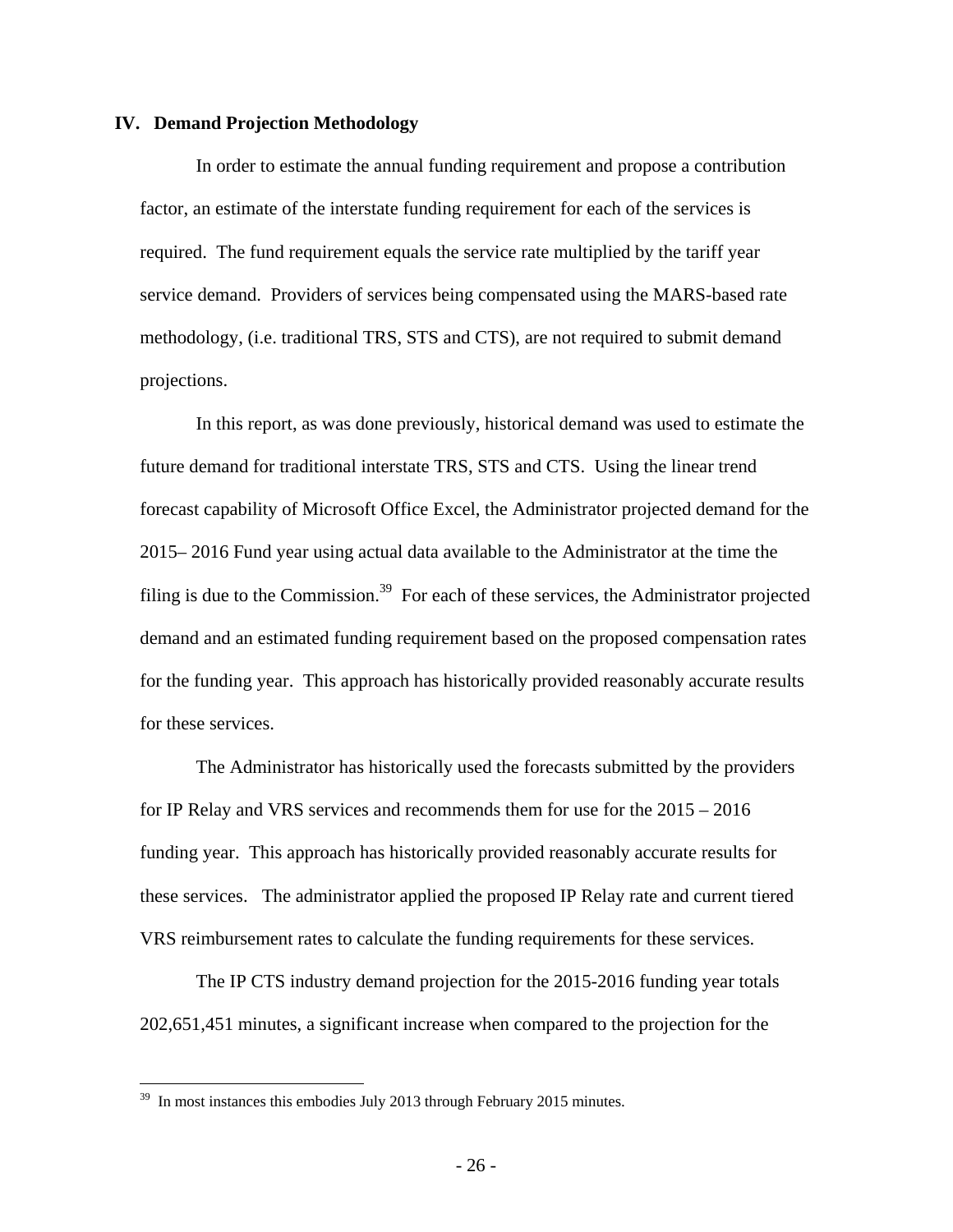2014-2015 Fund year of 130,883,347 minutes. The Administrator considers the compilation of the industry demand forecast to be reasonably valid. The reported demand for the first eight months of the current program has reached 98,006,581.2 minutes, or 117% of the projected eight month total for the period (i.e. 83,497,214 minutes). The reported minutes for service in the month of March, received on the eve of finalizing this recommendation are 15,023,470 minutes. Service stabilized and annualized at the most recent monthly level would be 180,281,640 minutes.



combined demand including forecast period

IP CTS demand has been affected by a number of factors over the past few years; the most significant among those factors is the entry of an additional service provider, who aggressively expanded its market share over each of the past several years, the introduction of additional regulations, and litigation regarding those additional regulations. On December 6, 2013 the United States Court of Appeals for the District of Columbia Circuit granted a partial stay in response to a motion by Sorenson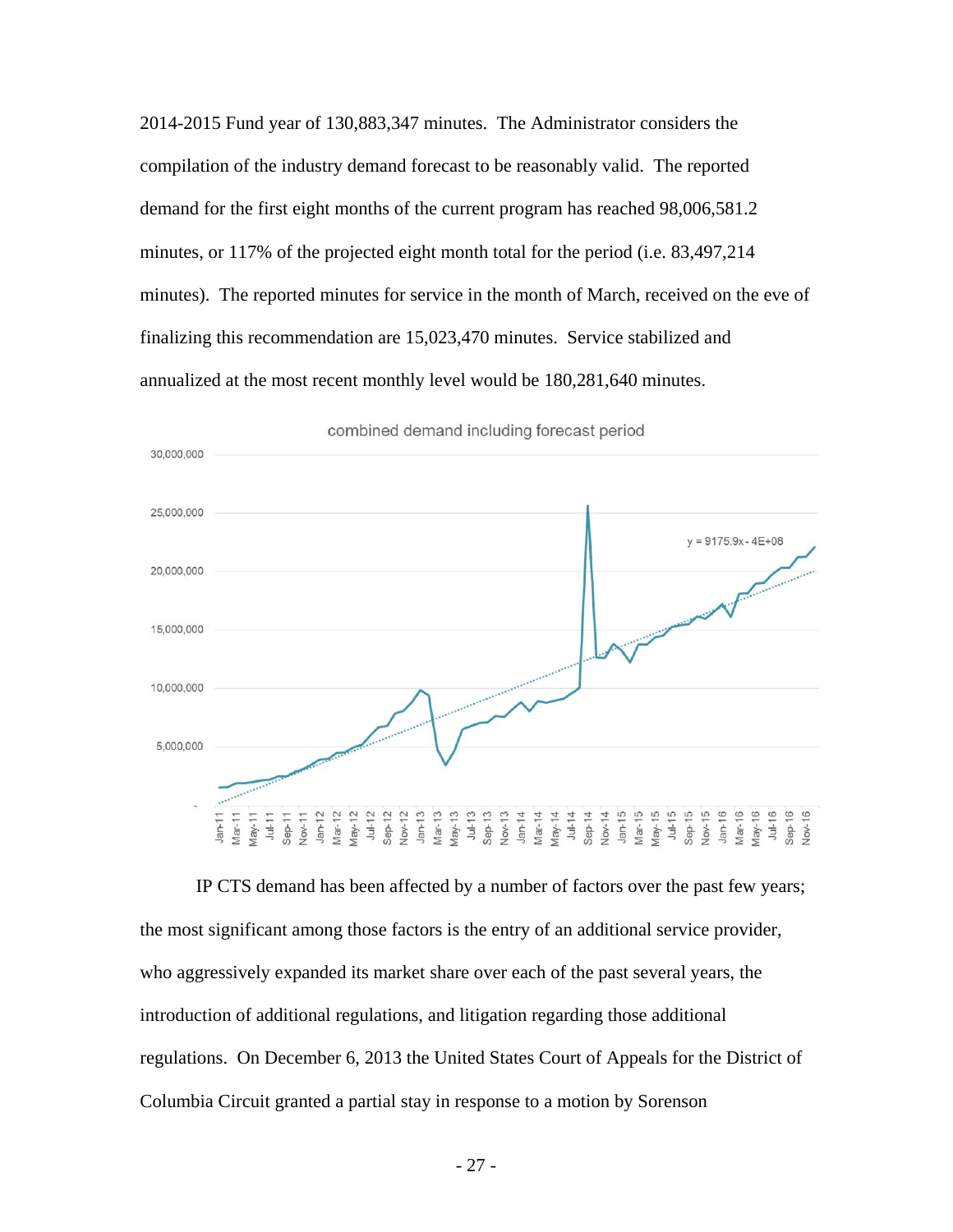Communications, Inc., of certain rules on IP CTS that were adopted by the Commission in a Report and Order released on August  $26$ ,  $2013^{40}$ . Specifically the Court stayed "the rule adopted by the Commission prohibiting compensation to providers for minutes of use generated by equipment consumers received from providers for free or for less than \$75."<sup>41</sup> IP CTS, a form of telecommunications relay service (TRS) approved in 2007,<sup>42</sup> enables a telephone caller, by utilizing an Internet-enabled device or software, to simultaneously listen to the other party to the telephone call and read captions of what that party is saying.<sup>43</sup> On January 25, 2013, the Commission adopted interim rules to address certain provider practices that appeared to encourage IP CTS usage by individuals who did not need this service to communicate in a functionally equivalent manner.<sup>44</sup> Among other things, the interim rules required each IP CTS provider, in order to be eligible for compensation from the Fund for providing service to new IP CTS users, (i) to register each new IP CTS user, (ii) as part of the registration process, to obtain from each consumer a self-certification that the consumer has a hearing loss that necessitates IP CTS to communicate in a manner that is functionally equivalent to communication by conventional voice telephone users, and (iii) where the consumer accepts IP CTS

<sup>40</sup> *Misuse of Internet Protocol (IP) Captioned Telephone Service, Telecommunications Relay Services and Speech-to-Speech Services for Individuals with Hearing and Speech Disabilities*, CG Docket Nos. 13-24 & 03-123, Report and Order and Further Notice of Proposed Rulemaking, 28 FCC Rcd 13420 (2013) (*IP CTS R&O*), *review pending sub nom. Sorenson Communications, Inc. and CaptionCall, LLC v. FCC* (D.C. Cir., No. 13-1246, filed Sept. 6, 2013).

<sup>41</sup> *Stay Order* at 1-2, *citing IP CTS R&O,* 28 FCC Rcd at 13440-48, ¶¶ 41-59. For convenience, we refer to the requirement subject to the stay as "the \$75 equipment charge rule."

<sup>42</sup> *Telecommunications Relay Services and Speech-to-Speech Services for Individuals with Hearing and Speech Disabilities*, CG Docket No. 03-123, Declaratory Ruling, 22 FCC Rcd 379 (2007).

<sup>43</sup> *See* 47 C.F.R. § 64.601(12). Generally, IP CTS uses a connection via the public switched telephone network (PSTN) or voice over Internet Protocol (VoIP) for the voice portion of the call, while the connection carrying the captions between the relay service provider and the relay service user is via the Internet. *Id*.

<sup>44</sup> *IP CTS Interim Order*, 28 FCC Rcd at 706-09, ¶¶ 6-9.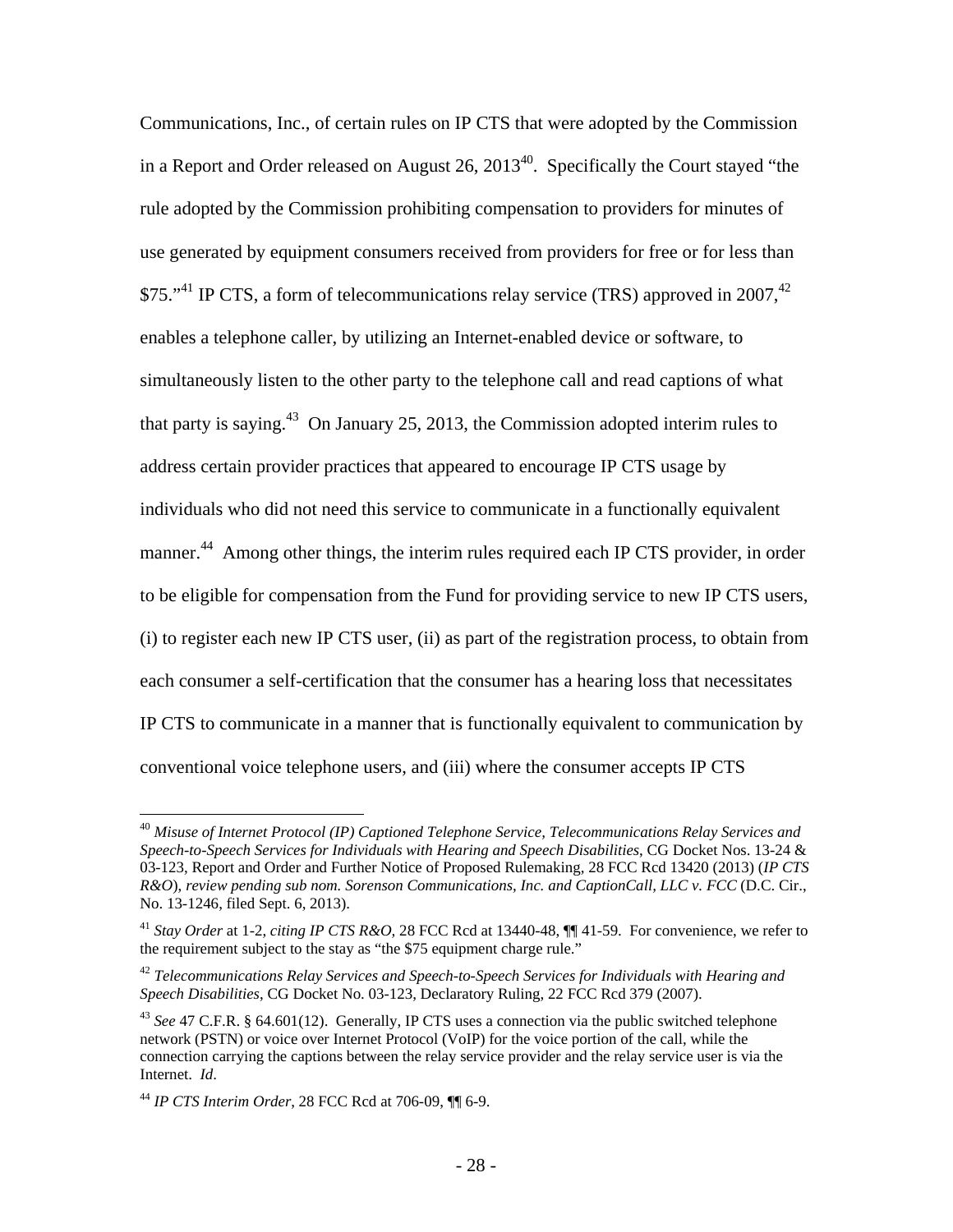equipment free of charge or at a price below \$75 from any source other than a governmental program, to also obtain from the consumer a certification from an independent, third party professional attesting to the same.<sup>45</sup> Those interim rules became effective on March 7, 2013, with a scheduled expiration date of September 3, 2013.<sup>46</sup> The *IP CTS Interim Order* was accompanied by a Notice of Proposed Rulemaking (NPRM) in which the Commission sought comment on whether to make permanent, revise, or eliminate the interim rules.<sup>47</sup>

On August 26, 2013, the Commission adopted final rules on IP CTS. Under the final rules adopted by the Commission, among other things, providers who provide IP CTS equipment, software, and applications to consumers after September 30, 2013, at no charge or for less than \$75, were prohibited from receiving compensation from the Fund for minutes of use generated by consumers using such equipment, software, or applications.48

The final rules maintain, with modifications, the requirements that IP CTS providers register each new IP CTS user and obtain a self-certification regarding the consumer's understanding of and need to use IP CTS.<sup>49</sup> In addition, providers must

<sup>45</sup> *Id.* at 743-44, Appx. D, § 64.604(c)(9). In addition, providers must obtain consumers' self-certification regarding their understanding that captioning services are provided by a live communications assistant (CA) and that these services are supported by a federal fund. *Id*.

 $46$  78 FR 14701, 14702 (2013) (announcing an effective date of March 7, 2013 and an expiration date of September 3, 2013 for section  $64.604(c)(9)$ , the rule on registration and certification).

<sup>47</sup> *IP CTS Interim Order*, 28 FCC Rcd at 704, ¶ 3.

<sup>48</sup> *IP CTS R&O*, 28 FCC Rcd at 13440-48, ¶¶ 41-59.

<sup>&</sup>lt;sup>49</sup> *See id.* at 13421,  $\P$  2, 13496-97, Appx. B, §§ 64.604(c)(9)(i), (iii). In addition to the information required by the interim rules, the final rules require providers, for example, to obtain from registrants the last four digits of the consumer's social security number and the consumer's self-certification that, to the best of the consumer's ability, persons who have not been registered to use Internet protocol captioned telephone service will not be permitted to make captioned telephone calls on the consumer's registered IP captioned telephone service or device. *Id.*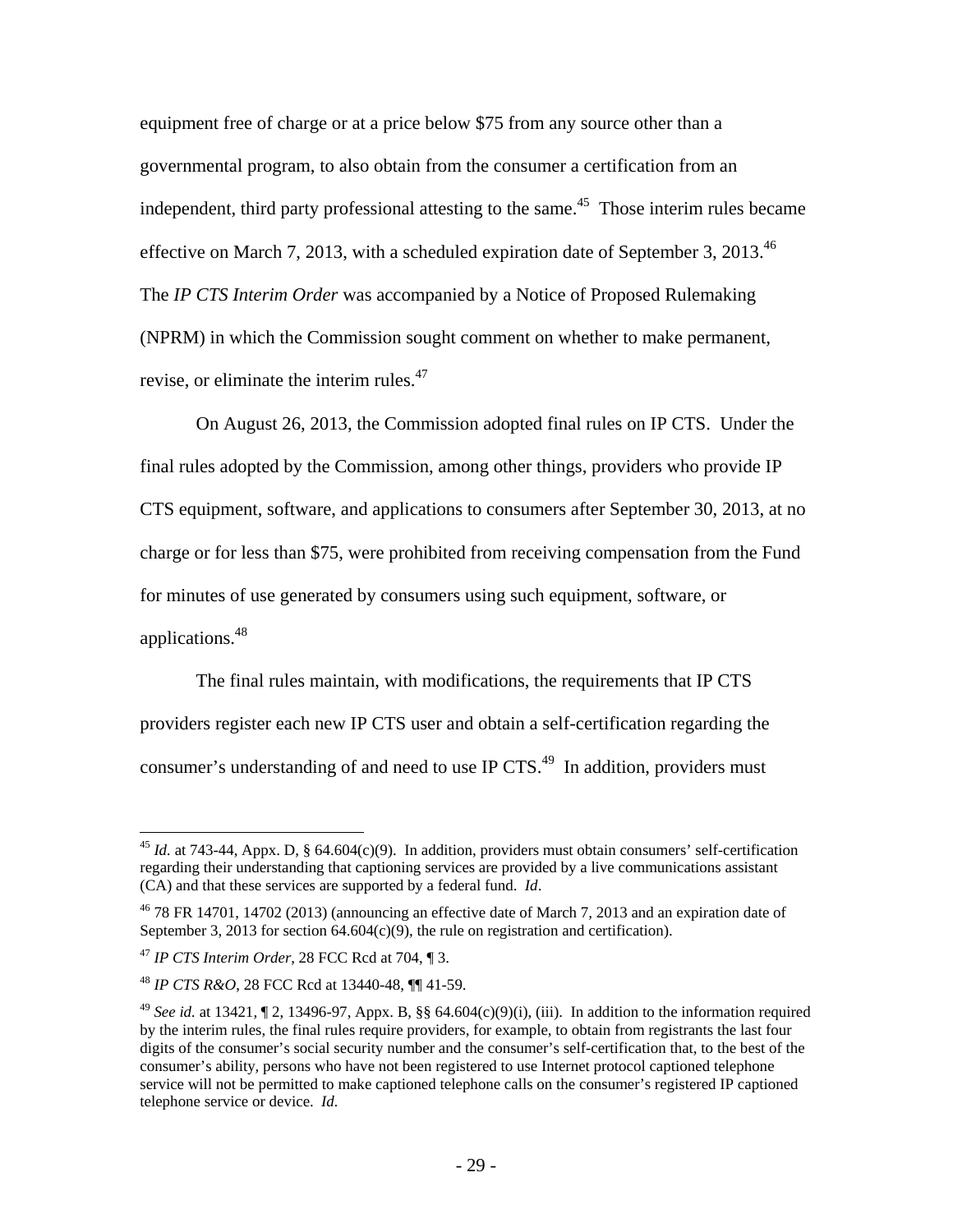register and obtain certifications from all consumers who commenced service prior to adoption of the interim rules.<sup>50</sup> The registration and certification requirements of the final rule contain information collections, however, those requirements will not take effect until after OMB has approved them.<sup>51</sup>

The \$75 equipment charge rule took effect on September 30, 2013.<sup>52</sup> As noted, however, on December 6, 2013, the court of appeals stayed this rule and on June 20, 2014 the Court issued an opinion vacating the interim rules in their entirety and vacating the \$75 equipment charge rule and default-off rule contained in the IP CTS Reform Order<sup>53</sup>.

### **V. Additional Funding Requirements**

A. iTRS Data Base Administration

In the *TRS Numbering Order* the Commission adopted a system for assigning users of internet-based Telecommunications Relay Services (TRS), specifically VRS and IP Relay, ten-digit telephone numbers linked to the North American Numbering Plan. In that *Order*, the Commission identified the types of costs that are compensable from the interstate TRS Fund.

The Commission also determined that the start-up expenses related to the database and the administration of the database should be compensated by the Fund. The *Commission authorized the TRS Fund Administrator to pay the reasonable costs of* providing necessary services consistent with this *Order* directly to the database administrator.<sup>54</sup>

 $^{50}$  *Id.* at 13450-55,  $\P$  66-73, Appx. B, § 64.604(c)(9)(xi).

<sup>51</sup> *Id.* at 13492-93, ¶¶ 166-67*.*

<sup>&</sup>lt;sup>52</sup> 78 FR at 53691 (announcing that final rule 64.606(c)(11)(i) shall be effective September 30, 2013).

<sup>53</sup> IP CTS Reform Order, FCC 13-118 Rel. 8/26/2013.

<sup>54</sup> TRS Numbering Order at 101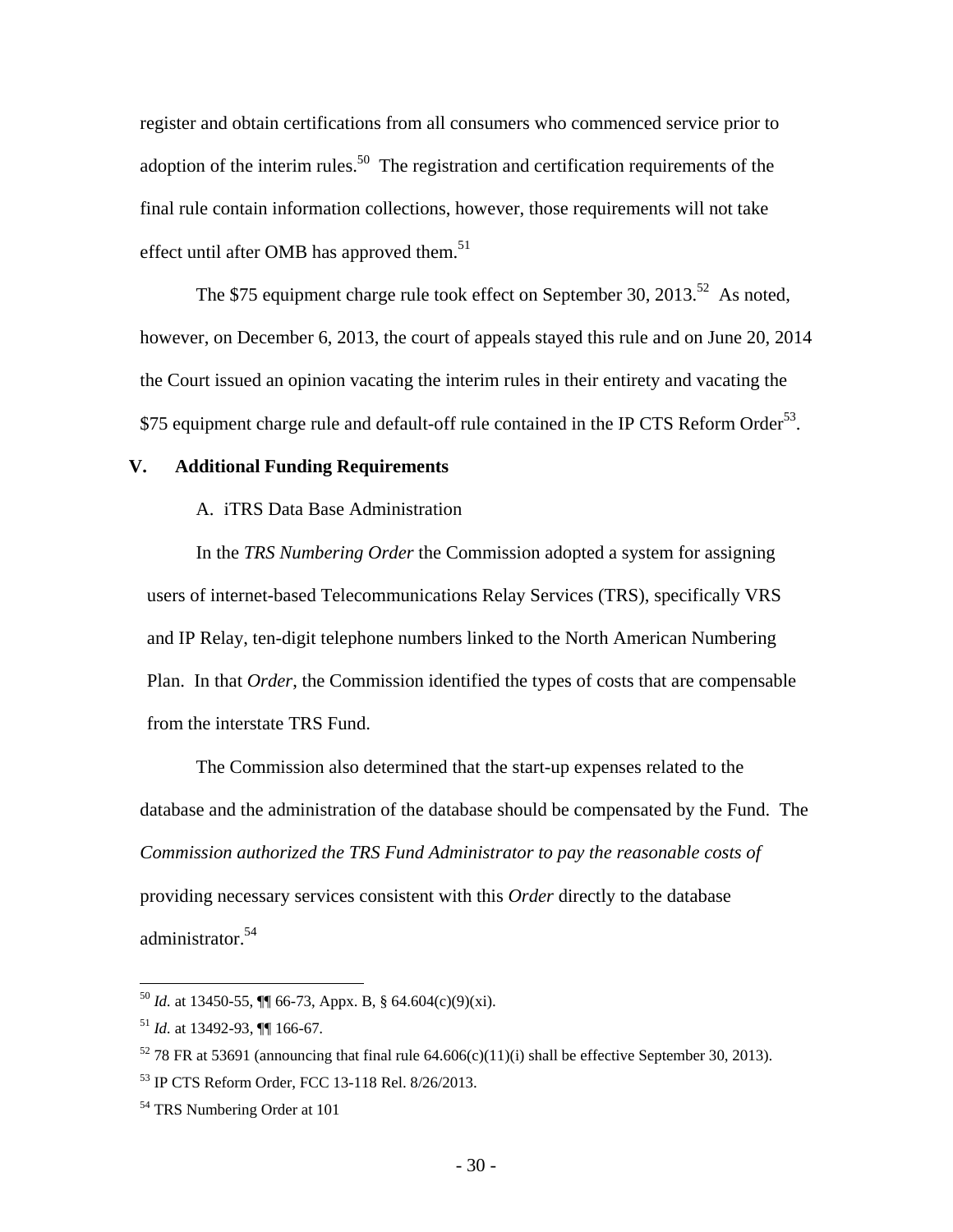The Administrator projects that the 2015-2016 Fund year compensation for the iTRS data base Administrator would be \$525,000 based on the current reimbursement level. RLSA recommends this amount be included in the 2015-2016 Fund year.

B. Deaf-Blind Equipment Distribution Program

In its April 6, 2011 Order, the Commission established a National Deaf-Blind Equipment Distribution Program ("NDBEDP") to certify and provide funding to entities in each state so that they can distribute specialized customer premises equipment ("CPE") to low-income individuals who are deaf-blind.  $55$  Funding for this program has been established at \$10,000,000 per year beginning with the 2012 – 2013 Fund year. As such, \$10,000,000 has been included in the Interstate TRS Funding Requirement for the 2015-2016 Fund year.

C. TRS Fund Administrator Expenses

Beginning July 1, 2011 the Interstate TRS Fund Administrator became compensated based on a fixed price contract similar to that of the iTRS numbering Administrator. For the 2015-2016 Fund year, the projected TRS Fund Administrator expenses are estimated to be \$1,272,955.

D. Revenue Data Collection Agent Expense

 $\overline{a}$ 

Prospectively, the Revenue Data Collection Agent (DCA) and its functions associated with processing the revenue information to determine TRS Fund contributors are to be separately identified from the TRS Fund Administrator's costs. The DCA

<sup>55</sup> *Implementation of the Twenty-First Century Communications and Video Accessibility Act of 2010, Section 105, Relay Services for Deaf-Blind Individuals,* Report and Order, CG Docket No. 10-210, Adopted April 4, 2011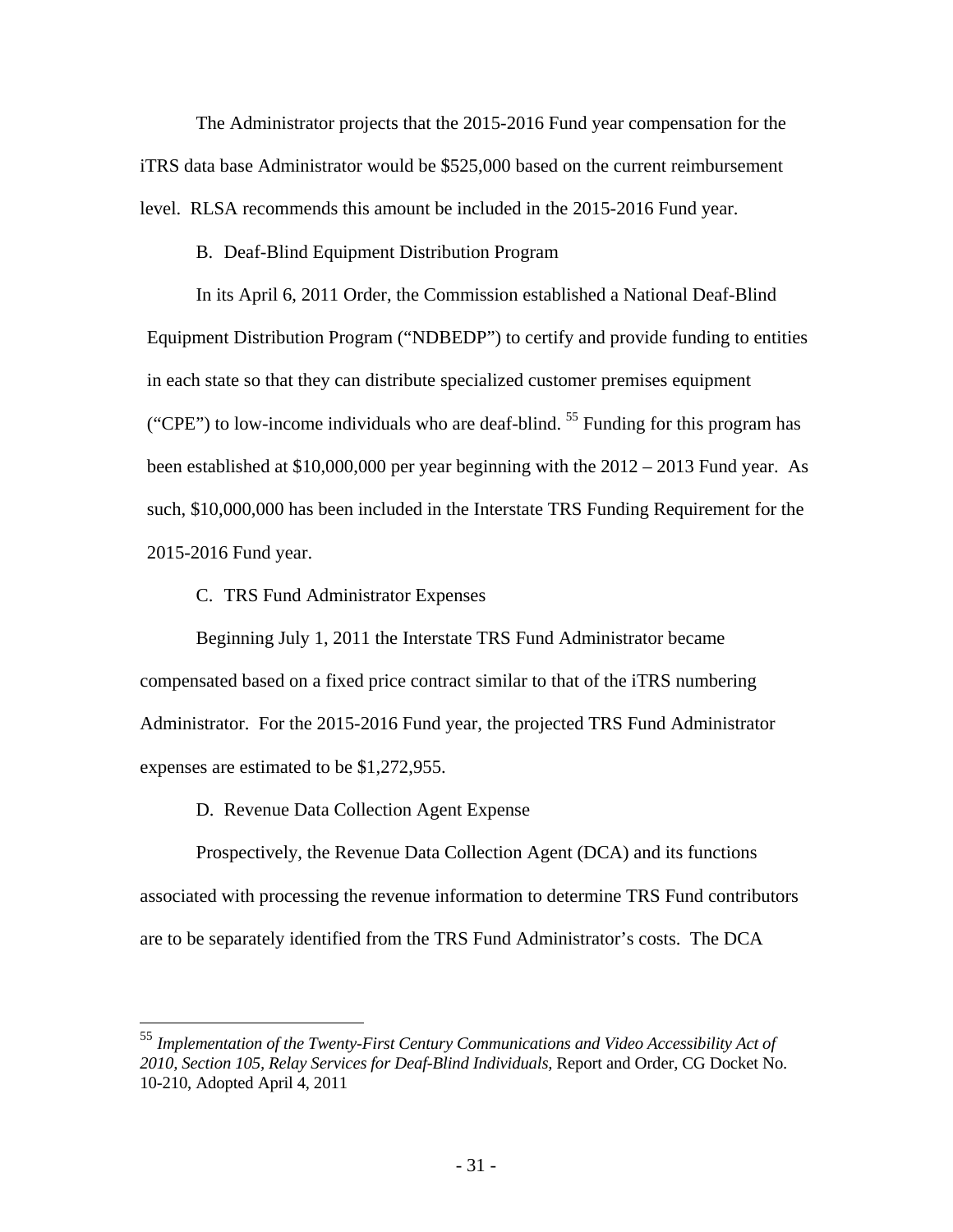invoices the TRS Fund for 8% of Data Collection costs. For the 2015 – 2016 fund year, the DCA costs are projected to be \$60,000.

## E. Interstate TRS Advisory Council Expenses

Expenses incurred as a result of the Interstate TRS Advisory Council holding a minimum of two meetings annually as required by the Commission's rules<sup>56</sup> are now separately identified from the TRS Fund Administrator's expenses. For the 2015 – 2016 Fund year, these expenses are projected to be \$45,000.

F. Investment Expense

The Program Administrator has entered into a Non-Custody Investment Advisory Agreement in which the Investment Advisor will direct the investment, reinvestment and changes in the investment of the TRS Fund Account, manage the Qualified Investments and use its best efforts to invest all Escrow Funds in compliance with the FCC letter dated June 20, 2011 (DA 11-1069) regarding the Investment of Telecommunications Relay Service Funds. This Agreement will provide transparency to the costs associated with managing the investments of the Fund. Investment expenses for the 2015-2016 Fund year are estimated to be \$190,000.

G. Service Provider Audits

The TRS Fund Administrator's audit plan, applicable to service providers' compliance with the provisions of 47 C.F.R. 64.604 by independent audit firms, has been approved and initiated subject to competitive bid. The Administrator anticipates a funding requirement of \$1,000,000 for the audit of service providers during the 2015- 2016 Fund year.

<sup>56 47</sup> C.F.R. § 64.604(c)(5)(iii)(H)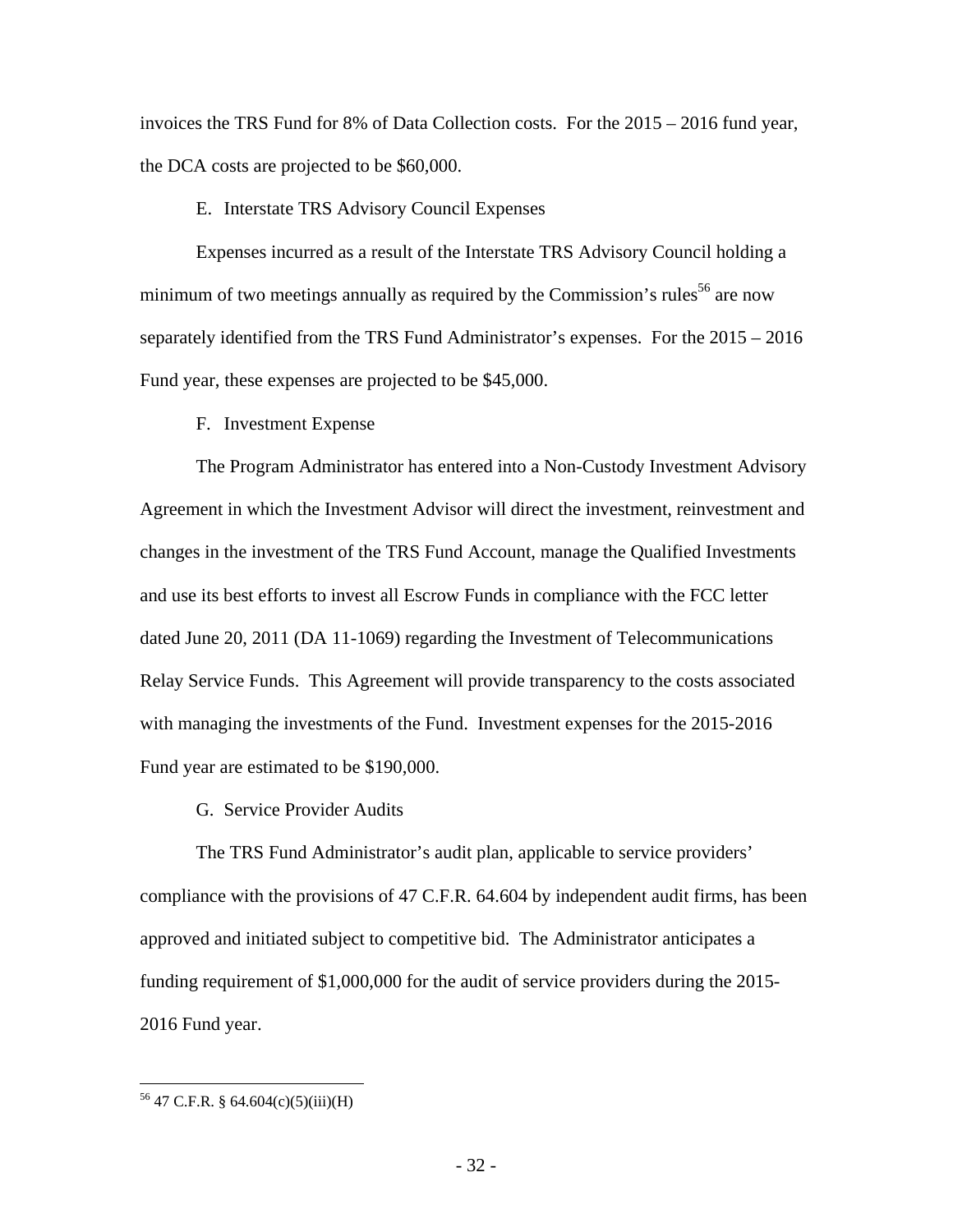H. IPERA

In response to a directive from the FCC, the Administrator developed a plan to establish a baseline error rate for payment from the TRS Fund based on a Memorandum from the Office of Management and Budget (OMB) to Heads of Executive Agencies, *Issuance of revised Parts I and II to Appendix C of OMB Circular A-123 (April 14, 2011) and Part III to OMB Circular A-123, Appendix C*. The Administrator anticipates a funding requirement of \$50,000 for compliance with this directive to expand on the plan during the 2015-2016 fund year, and a funding requirement of \$150,000 to implement the testing provisions of the approved plan, which is in addition to the budget estimate for Service Provider audits.

I. Bankruptcy Representation

During the 2011-2012 Fund year the Administrator found it necessary, with the prior approval of the Commission, to retain outside council to represent the interests of the Fund in various Bankruptcy proceedings. The Administrator anticipates a funding requirement of \$50,000 for legal representation, subject to Commission prior approval of such legal representation, in bankruptcy matters during the 2015-2016 fund year.

J. Audit Expense

RL recommends that the 2015 – 2016 Fund year expenses include an allowance to conduct an independent audit of the TRS Fund separate from the independent audit of the FCC. The independent audit is competitively bid and is projected to be \$60,000.

### **VI. Contribution Factor Calculation**

As previously noted, reimbursement requests are to be processed within two months of receipt by the Administrator. Operationally, service provided in the month of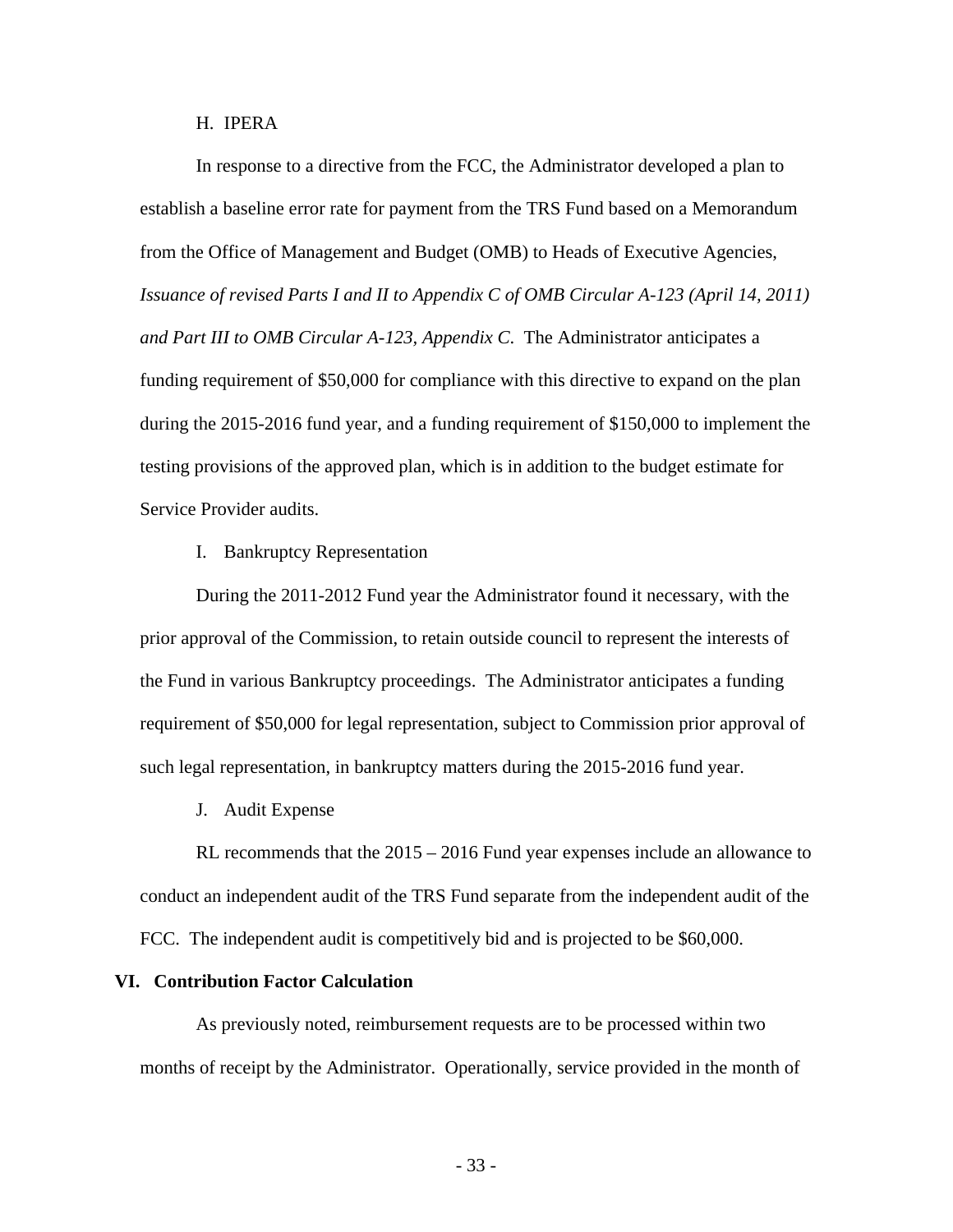May will be reported to the Administrator in the month of June and paid in the month of July, the first month of the upcoming program year. Similarly service provided in the month of June will be reported in the month of July and paid in the month of August, the second month of the upcoming program year. As a consequence, the Administrator's funding recommendation for the Fund year beginning July 2015 through June 2016, incorporates the demand for the final two months of the expiring program year, which will be paid during the upcoming Fund year, and only ten months of the MARS and service providers' projections to comprise the twelve months funding requirement. In addition, the Administrator has recommended that the payment reserve be increased from a single month to two average months to provide both a reserve and an estimated accrual for the two months that will be reimbursed from the following Fund year.

Collectively, the six relay services and the additional fund requirements total  $$1,158,200,673$ . Interest on invested funds for the July  $2015 -$  June 2016 period is projected to be approximately \$150,000 and is used to offset on-going Fund requirements.

Historically, the Administrator has recommended that the TRS Fund include an additional component to protect the Interstate TRS program from running short of available funds before the end of the TRS Fund period. In its 2009 *and 2010 Rate Orders*, the Commission accepted the Administrator's recommendation to include a surplus of one month's projected distributions to providers be included in the funding requirement.57 The Administrator recommended for the 2014-2015 funding year that the budgetary reserve be increased to two months to more appropriately reflect the practice

<sup>&</sup>lt;sup>57</sup> Telecommunications Relay Services and Speech-to-Speech Services for Individuals with Hearing and Speech Disabilities, Order, CG Docket No. 03-123, 23 FCC Rcd 9976 (2008 Rate Order ) at n. 56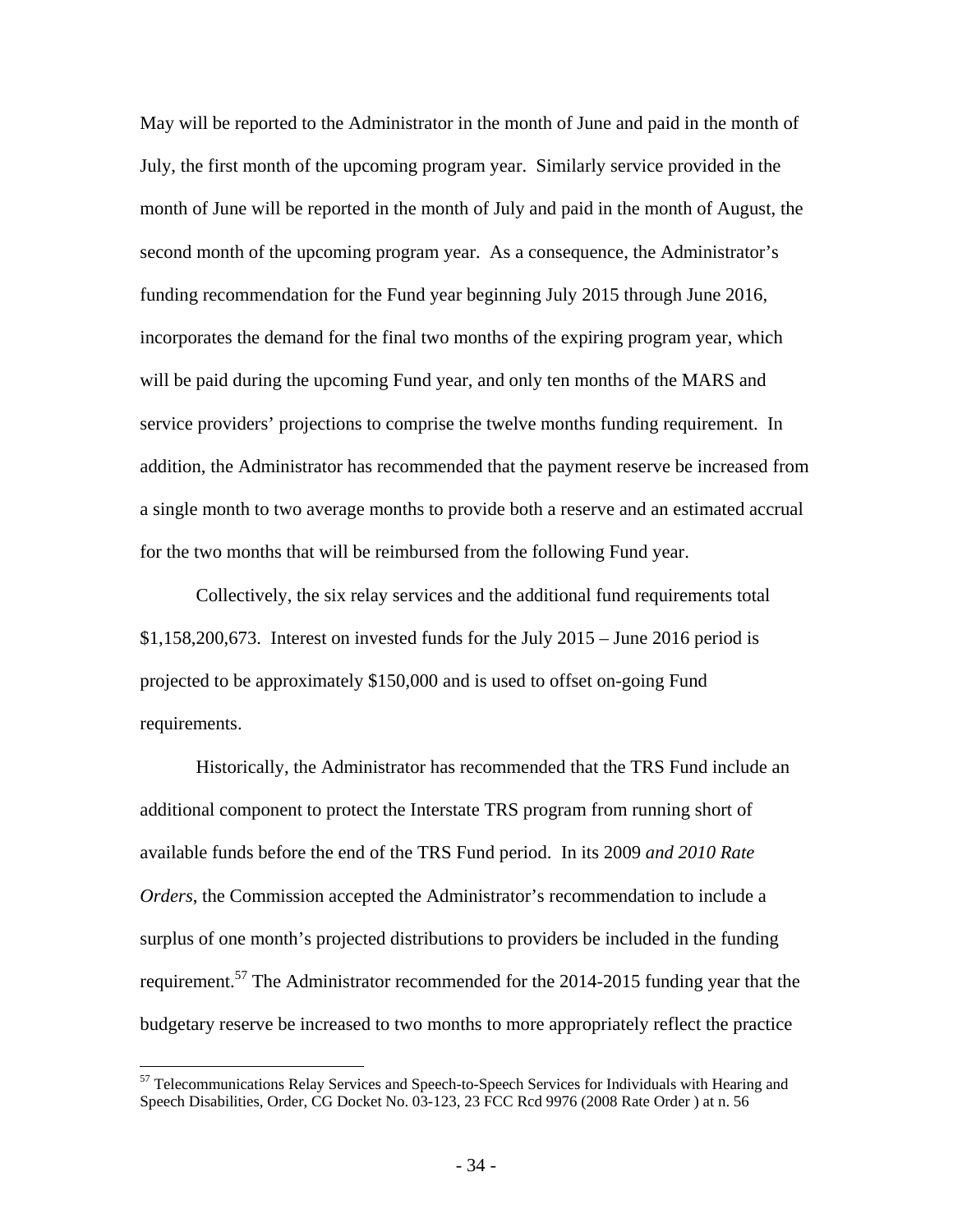of budgeting demand to reflect the fact that the distributions in the program year include payments for service provided in May and June of the prior year and only ten months of the service provided during the upcoming program year. In the 2014-2015 Rate Order<sup>58</sup> the Commission accepted the change to increase the reserve as described. The use of a budgetary reserve of two average month's projected distributions to providers, \$160.7 million, is included in the funding requirement.It is anticipated that there will be a surplus of approximately \$110,000,000, at June 30, 2015.

The total projected net funding requirement for the 2015-2016 funding year is estimated to be \$1,048,050,673. The component parts of the projected funding requirement are displayed in Exhibit 2.

Based on the 2015-2016 demand projections and the proposed rates contained herein coupled with the calendar year 2014 revenue base, the Administrator estimates that the contribution factor will need to be 0.01607.

### **VII. Program Administration**

### **A. Interstate TRS Fund Advisory Council Reports**

Pursuant to section 64.604 of the Commission's rules, the Advisory Council advises the Administrator on interstate TRS cost recovery matters.<sup>59</sup> The Advisory Council includes non-paid volunteers from the hearing and speech disability community, TRS users (voice and text telephone), state regulators and relay administrators, interstate

1

<sup>58</sup> *See* DA 14-946, para. 23.

<sup>59 47</sup> C.F.R. § 64.604 (c)(5)(iii)(H).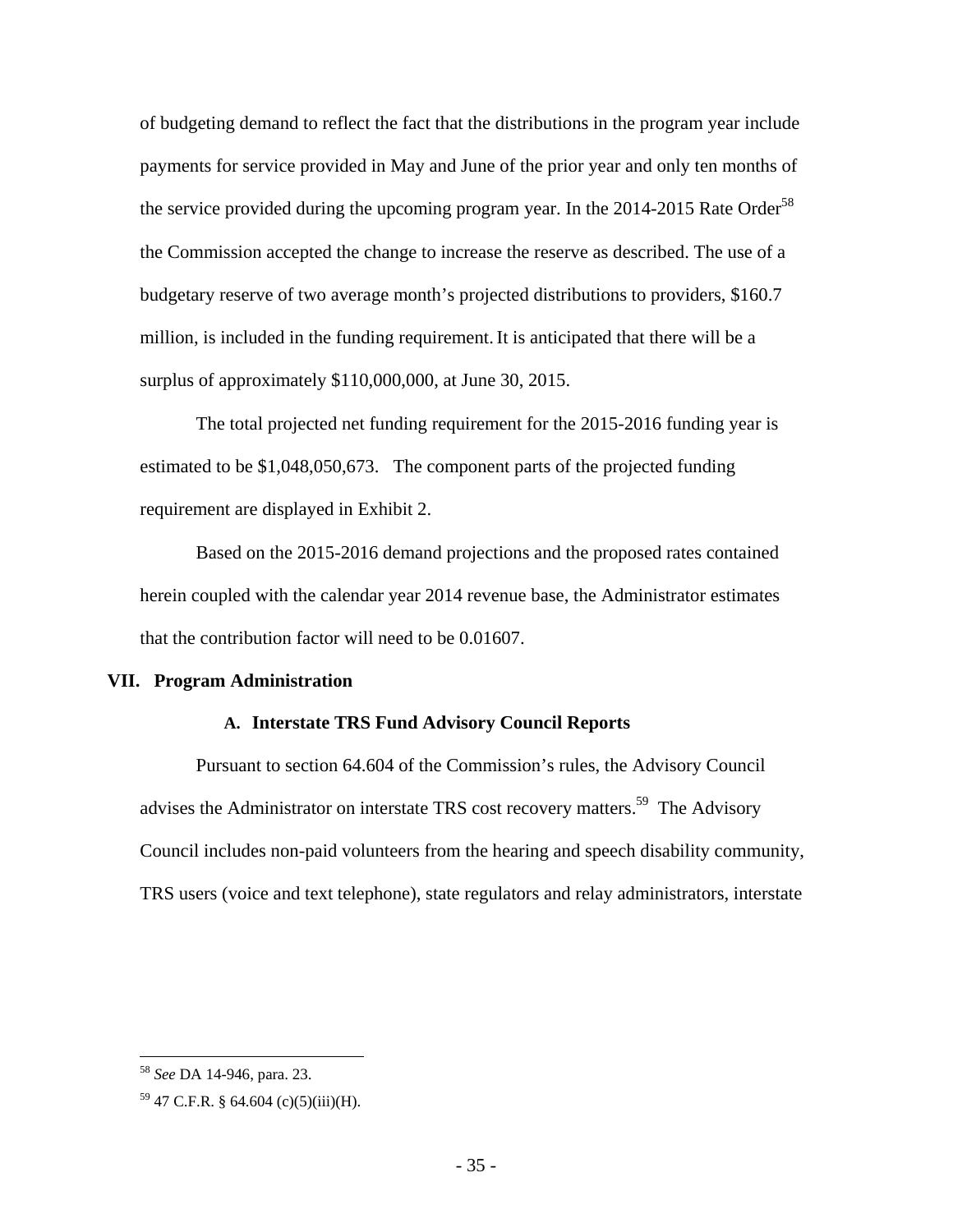service providers, and TRS providers. Appendix E contains a listing of current Advisory Council members.<sup>60</sup>

.

 $\overline{a}$ 

On April 15, 2014, the Advisory Council met in Harrisburg, Pennsylvania to review the proposed MARS and IP reimbursement rates, for the July 2014 – June 2015 funding period prior to submission of the filing to the FCC by May 1, 2014. The Administrator presented the results of the annual TRS provider data collection and proposed compensation rates for each service based on the TRS Cost Recovery Order to the Advisory Council. The Administrator presented preliminary proposed compensation rates for each non-VRS service and demand projections to the Advisory Council. The minutes of that meeting are attached as Appendix F.

On September 22, 2014 the Advisory Council met in Portland, Maine. The meeting included an extensive overview of developments at the FCC presented by Greg Hlibok of the Disability Rights Office and a discussion of the health of the Fund by the Fund Administrator, David Rolka. The meeting included presentations by a new IP CTS provider InnoCaption and by Jeremy Jack regarding interpreter working conditions. The minutes of that meeting are attached as Appendix G.

On April 7, 2015 the Advisory Council met in Harrisburg, Pennsylvania. The meeting included an overview of developments at the FCC presented by Greg Hlibok of the Disability Rights Office and a presentation of the findings regarding the annual MARS data collection in preparation for a recommendation for the upcoming rates, fund

 $^{60}$  In a July 1999 Order, the FCC authorized the addition of a position in the hearing and speech disability community category for a representative from the speech disability community. *See Appointment of the Telecommunications Relay Services (TRS) Fund Administrator and Composition of the Interstate TRS Advisory Council*, CC Docket No. 90-571, Memorandum Opinion and Order, 14 FCC Rcd 10553 (1999).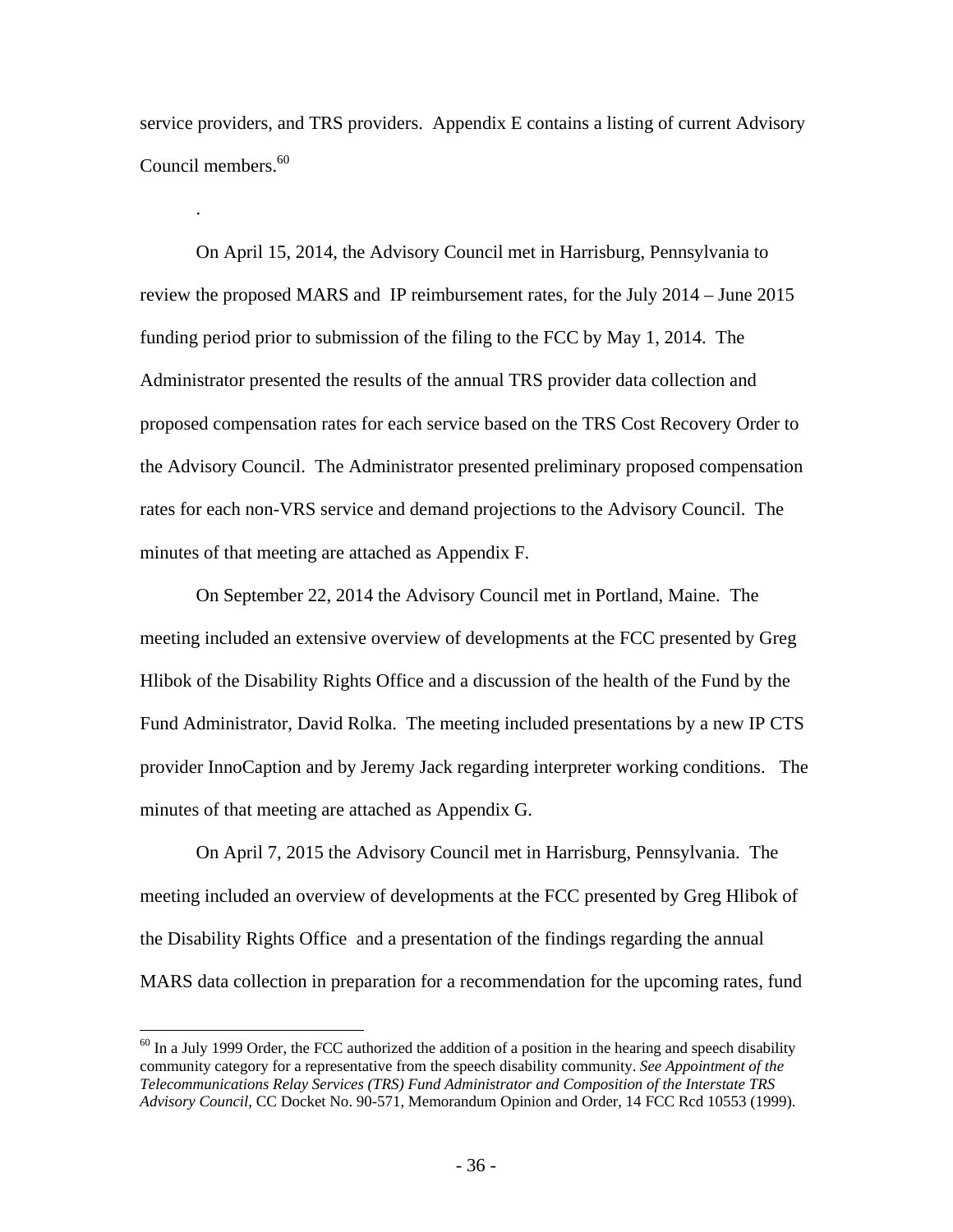requirements and contribution factor for the 2015-2016 Fund program year. The minutes of that meeting are attached as Appendix H.

# **B. Audit Report**

Included in Appendix I is a copy of the TRS Fund Performance Status for the period ended July, 2013, through March 2014.